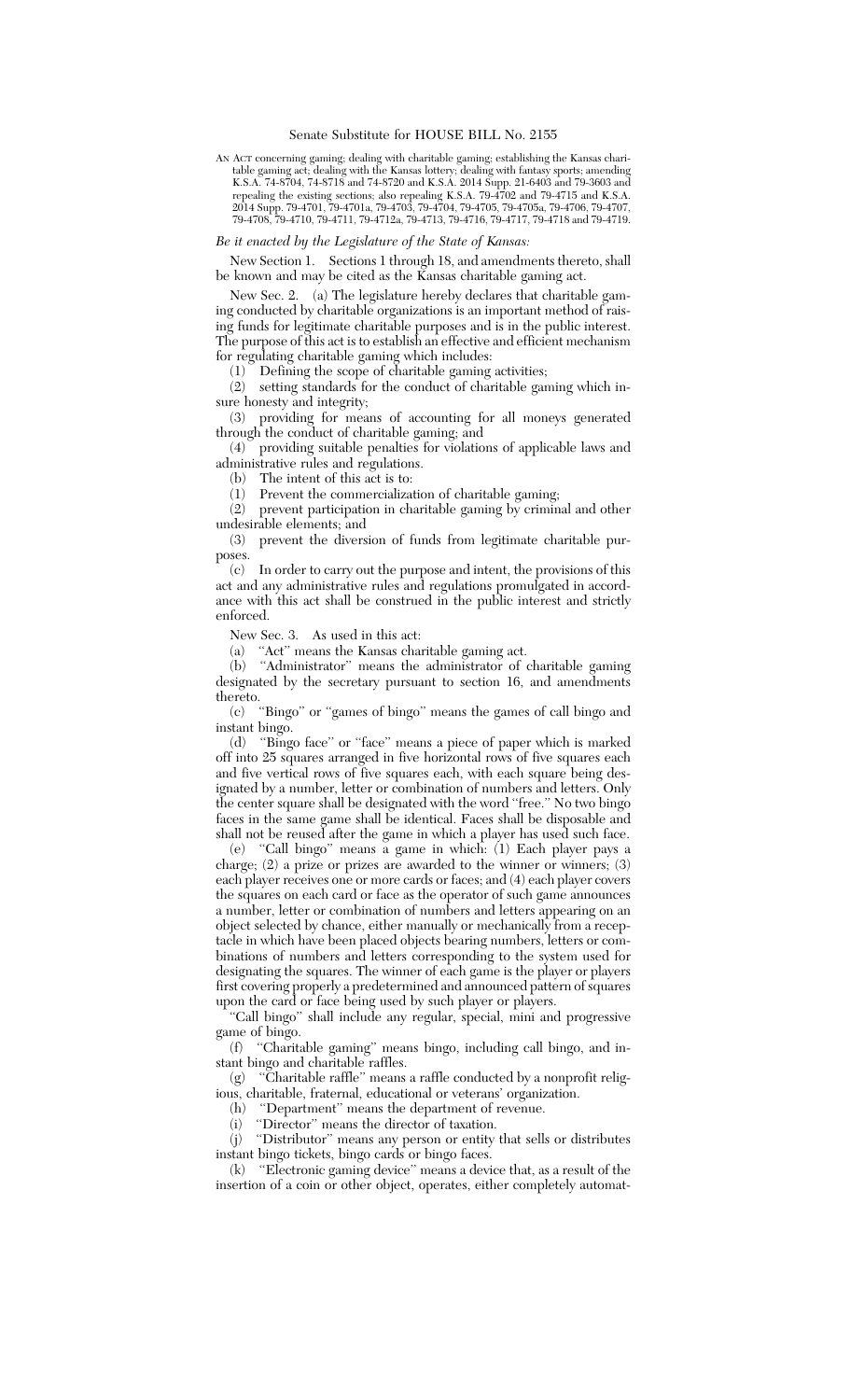ically or with the aid of some physical act by the player, in such a manner that, depending upon elements of chance, it may eject something of value.

(l) ''Instant bingo'' means a game: (1) In which each player pays a charge; (2) in which a prize or prizes are awarded to the winner or winners; (3) in which each player receives one or more disposable pull-tab or break-open tickets which accord a player an opportunity to win something of value by opening or detaching the paper covering from the back of the ticket to reveal a set of numbers, letters, symbols or configurations, or any combination thereof; (4) which is conducted by a licensee under this act; (5) the conduct of which must be in the presence of the players; and (6) which does not utilize any dice, normal playing cards, instant ticket with a removable latex covering or slot machines.

Winners of instant bingo shall be determined either: (1) By a combination of letters, numbers or symbols determined and posted prior to the sale of instant bingo tickets; (2) by matching a letter, number or symbol under a tab of an instant bingo ticket with the winning letter, number or symbol in a designated call game of bingo during the same session; or (3) by matching a letter, number or symbol under a tab of an instant bingo ticket with one or more letters, numbers or symbols announced in, or as a continuation of, a designated call game of bingo during the same session.

''Instant bingo'' shall not include any game utilizing electronically generated or computer-generated tickets.

(m) ''Lessor'' means the owner, co-owner, lessor or sublessor of premises upon which a licensee is permitted to manage, operate or conduct games of bingo.

(n) ''Licensee'' means any nonprofit organization holding a license to manage, operate or conduct games of bingo or charitable raffles pursuant to sections 1 through 18, and amendments thereto. A license shall be required for each affiliated organization of any state or national nonprofit religious, charitable, fraternal, educational or veteran's orgranization.

(o) ''Mini bingo'' means a game of call bingo in which the prizes awarded are not less than 50% of the gross receipts derived from the sale of cards or faces for participation in the game.

(p) ''Net proceeds'' means the gross receipts received by the licensee from charges imposed on players for participation in games of bingo or raffles and any admission fees or charges less amounts actually paid as prizes in games of bingo or raffles and any tax payable by the licensee.

(q) ''Nonprofit religious organization'' means any organization, church, body of communicants, or group, gathered in common membership for mutual support and edification in piety, worship, and religious observances, or a society of individuals united for religious purposes at a definite place and of which no part of the net earnings inures to the benefit of any private shareholder or individual member of such organization, and which religious organization maintains an established place of worship within this state and has a regular schedule of services or meetings at least on a weekly basis and has been determined by the administrator to be organized and created as a bona fide religious organization and which has been exempted from the payment of federal income taxes as provided by section  $50\overline{1}(c)(3)$  or section  $501(d)$  of the federal internal revenue code of 1986, as amended, or determined to be organized and operated as a bona fide nonprofit religious organization by the administrator.

(r) ''Nonprofit charitable organization'' means any organization which is organized and operated for:

(1) The relief of poverty, distress, or other condition of public concern within this state;

(2) financially supporting the activities of a charitable organization as defined in paragraph (1); or

(3) conferring direct benefits on the community at large; and of which no part of the net earnings inures to the benefit of any private shareholder or individual member of such organization and has been determined by the administrator to be organized and operated as a bona fide charitable organization and which has been exempted from the payment of federal income taxes as provided by sections  $501(c)(3)$ ,  $501(c)(4)$ ,  $501(c)(5)$ ,  $501(c)(6)$  and  $501(c)(7)$  of the federal internal revenue code of 1986, as amended, or determined to be organized and operated as a bona fide nonprofit charitable organization by the administrator.

(s) ''Nonprofit fraternal organization'' means any organization within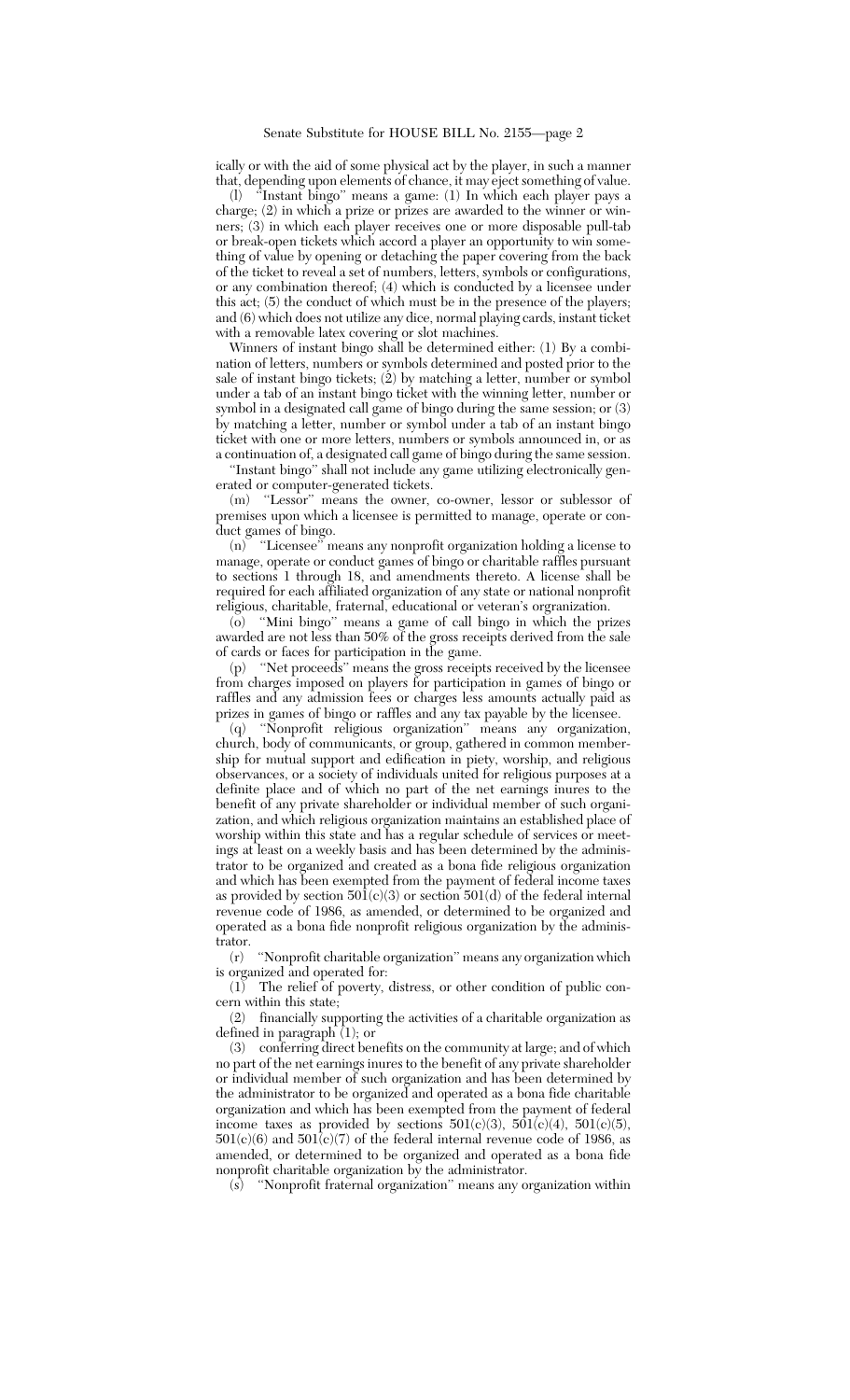this state which exists for the common benefit, brotherhood, or other interests of its members and is authorized by its written constitution, charter, articles of incorporation or bylaws to engage in a fraternal, civic or service purpose within this state and has been determined by the administrator to be organized and operated as a bona fide fraternal organization and which has been exempted from the payment of federal income taxes as provided by section  $501(c)(8)$  or section  $501(c)(10)$  of the federal internal revenue code of 1986, as amended, or determined to be organized and operated as a bona fide nonprofit fraternal organization by the administrator.

(t) ''Nonprofit educational organization'' means any public or private elementary or secondary school or institution of higher education which has been determined by the administrator to be organized and operated as a bona fide educational organization and which has been exempted from the payment of federal income taxes as provided by section  $501(\tilde{c})(3)$ of the federal internal revenue code of 1986, as amended, or determined to be organized and operated as a bona fide nonprofit educational organization by the administrator.

(u) ''Nonprofit veterans' organization'' means any organization within this state or any branch, lodge or chapter of a national or state organization within this state, the membership of which consists exclusively of individuals who qualify for membership because they were or are members of the armed services or forces of the United States, or an auxiliary unit or society of such a nonprofit veterans' organization, the membership of which consists exclusively of individuals who were or are members of the armed services or forces of the United States, or are cadets, or are spouses, widows or widowers of individuals who were or are members of the armed services or forces of the United States, and of which no part of the net earnings inures to the benefit of any private shareholder or individual member of such organization, and has been determined by the administrator to be organized and operated as a bona fide veterans' organization and which has been exempted from the payment of federal income taxes as provided by section  $501(c)(4)$  or  $501(c)(19)$  of the federal internal revenue code of 1986, as amended, or determined to be organized and operated as a bona fide nonprofit veterans' organization by the administrator.

(v) ''Person'' means any natural person, corporation, partnership, trust or association.

(w) ''Premises'' means any room, hall, building, enclosure or outdoor area used for the management, operation or conduct of a game of bingo by a licensee.

(x) ''Progressive bingo'' means a game of call bingo in which either the established prize amount or number of bingo balls or objects called, or both, may be increased from one session to the next scheduled session if no player completes the required pattern within the specified number of bingo balls or objects drawn. The player's opportunity to win shall increase as the prize amount increases.

(y) ''Raffle'' means a game of chance in which each participant buys a ticket or tickets from a nonprofit organization with each ticket providing an equal chance to win a prize and the winner being determined by a random drawing.

(z) ''Reusable bingo card'' means a reusable card which is marked off into 25 squares arranged in five horizontal rows of five squares each and five vertical rows of five squares each, with each square being designated by a number, letter or combination of numbers and letters. Only the center square shall be designated with the word ''free.'' No two cards in the same game shall be identical.

(aa) ''Secretary'' means the secretary of revenue or the secretary's designee.

(bb) ''Session'' means a day on which a licensee conducts games of bingo.

New Sec. 4. (a) The power to regulate, license and tax the management, operation and conduct of and participation in games of bingo and raffles is hereby vested exclusively in the state.

(b) The raffle of a motor vehicle shall be deemed an isolated or occasional sale of such motor vehicle to the raffle winner and subject to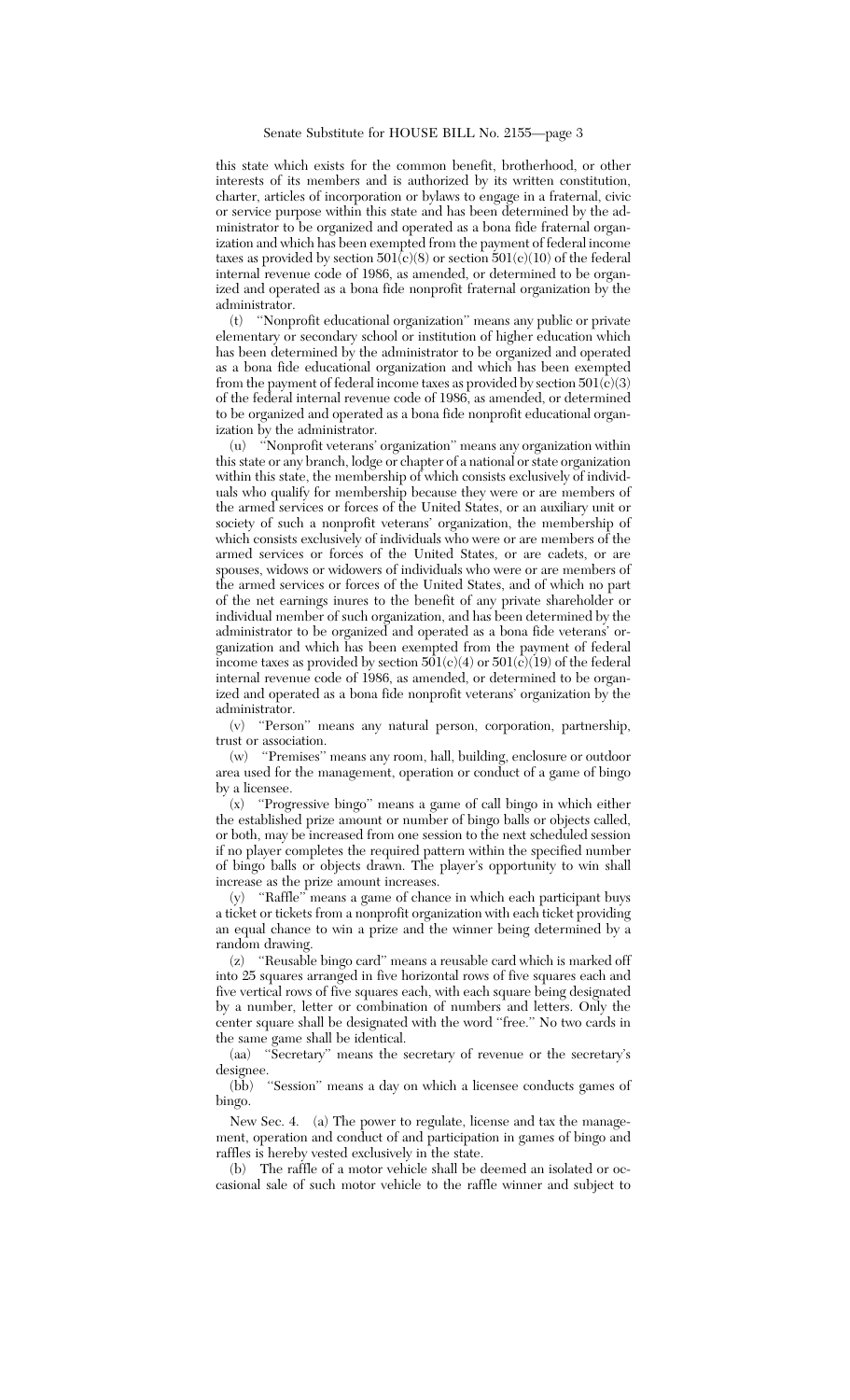retailer's sales tax pursuant to K.S.A. 79-3603(o), and amendments thereto.

New Sec. 5. (a) Any bona fide nonprofit religious, charitable, fraternal, educational or veterans' organization desiring to manage, operate or conduct games of bingo or raffles within the state of Kansas may make application for a license therefor in the manner provided under this section. Application for licenses required under the provisions of this act shall be made to the administrator upon forms prescribed by the administrator. The application shall contain:

(1) The name and address of the organization;

(2) the particular place or location or multiple locations or premises for which a license is desired;

(3) a sworn statement verifying that such organization is a bona fide nonprofit religious, charitable, fraternal, educational or veterans' organization authorized to operate within the state of Kansas signed by the presiding officer and secretary of the organization; and

(4) such other information as may be required by the administrator.

(b) An application for a bingo license required under the provisions of this act shall be accompanied by a fee of \$25.

(c) (1) No license shall be required for any nonprofit religious, charitable, fraternal, educational or veterans' organization which conducts raffles the annual gross receipts which do not exceed \$25,000.

(2) Any such nonprofit organization which has annual gross receipts exceeding \$25,000 from raffles shall pay an annual fee according to the following schedule:

(A) Nonprofit organizations where annual gross receipts are more than \$25,000 but do not exceed \$50,000 shall pay a license fee of \$25.

(B) Nonprofit organizations where annual gross receipts which exceed \$50,000 but do not exceed \$75,000 shall pay a license fee of \$50.

(C) Nonprofit organizations where annual gross receipts exceed \$75,000 but do not exceed \$100,000 shall pay a license fee of \$75.

(D) Nonprofit organizations where annual gross receipts exceed \$100,000 shall pay a fee of \$100.

(3) Upon recommendations of the administrator, the secretary shall adopt rules and regulations to implement the license requirements for nonprofit organizations conducting raffles.

(d) No charitable gaming licensee shall use an electronic gaming device to sell raffle tickets or to conduct raffles. No raffle licensee shall contract with a professional raffle or lottery vendor to manage, operate or conduct any raffle.

(e) All licenses issued under the provisions of this act shall be issued in the name of the organization licensed.

(f) No bingo license or raffle license shall be issued to any bona fide nonprofit religious, charitable, fraternal, educational or veterans' organization if any of its officers, directors or officials:

(1) Have been convicted of, have pleaded guilty to or pleaded nolo contendere to a violation of gambling laws of any state or the gambling laws of the United States, or shall have forfeited bond to appear in court to answer charges for any such violation, or have been convicted or pleaded guilty or pleaded nolo contendere to the violation of any law of this or any other state which is classified as a felony under the laws of such state; or

(2) at the time of application for renewal of a bingo license or raffle license issued hereunder would not be eligible for such license upon a first application.<br>(g) Each bin

Each bingo license, raffle license and bingo certificate issued shall expire at midnight on June 30 following its date of issuance.

(h) A bingo licensee may hold only one license. Any licensee may operate or conduct games of bingo at locations that are specified in the license. However, any licensee may operate or conduct games of bingo at locations other than that specified in the license upon approval of the administrator. If any licensee does operate or conduct games of bingo under this provision at a location other than that specified in the license, such licensee shall submit a written notification to the administrator, three days prior to operating or conducting bingo at such other location. No organization shall be issued a license to operate or conduct games of bingo at any location outside the county or an adjoining county within which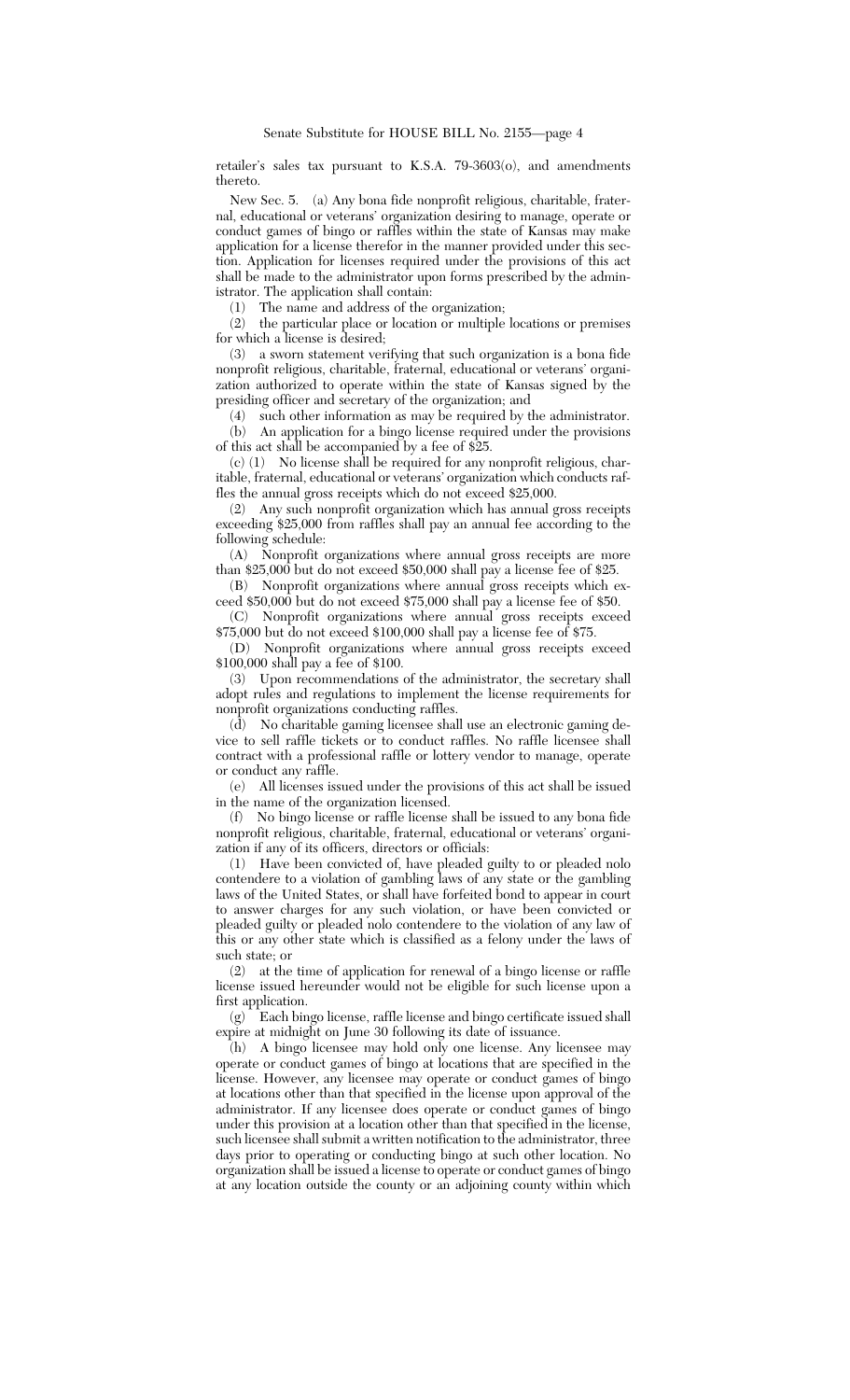such organization is located as reported in its application for licensure pursuant to subsection (a). Licenses issued under the provisions of this act shall not be transferred or assignable. If any organization licensed to play bingo changes any of its officers, directors or officials during the term of its bingo license, such organization shall report the names and addresses of such individuals to the administrator immediately with the sworn statement of each such individual as required by this section on forms prescribed by the administrator. No organization which denies its membership to persons for the reason of their race, color or physical handicap, shall be granted or allowed to retain a license issued under the authority of this act. Except for nonprofit adult care homes licensed under the laws of the state of Kansas, no license shall be issued to any organization under the provisions of this act which has not been in existence continuously within the state of Kansas for a period of 18 months immediately preceding the date of making application for a license. The licensee shall display the license in a prominent place in the vicinity of the area where it is to conduct bingo.

(i) No lessor of premises used for the management, operation or conduct of any games of bingo shall permit the management, operation or conduct of bingo games on such premises unless such lessor has been issued a registration certificate by the administrator. Application for registration shall be accompanied by a fee of \$100. Such application shall be made upon forms prescribed by the administrator and shall be submitted to the administrator. The application shall contain:

(1) The name or names of the lessor of the premises which will be used for the management, operation or conduct of any games of bingo including, in the case of a corporation, partnership, association, trust or other entity, the names of all individuals having more than a 10% ownership interest, either directly or indirectly in such entity;

(2) the address of such premises;

(3) the name or names of any and all organizations which will manage, operate or conduct any games of bingo on such premises during the period for which the registration certificate is valid; and

(4) such other information as may be required by the administrator.

(j) Each registration certificate, or renewal thereof, issued under the provisions of subsection (g) shall expire at midnight on June 30 following its date of issuance. The certificate of registration shall be valid for only one premises and shall be displayed in a prominent place in the registered premises.

(k) No registration certificate issued under provisions of subsection (g) shall be issued for any premises if any individual who is connected in any way, directly or indirectly, with the owner or lessor of the premises, within five years prior to registration, has been convicted of or pleaded guilty or nolo contendere to any felony or illegal gambling activity or purchased a tax stamp for wagering or gambling activity.

(l) Any bona fide nonprofit religious, charitable, fraternal, educational or veterans' organization that conducts charitable raffles for which the aggregate gross receipts from such raffles in the fiscal year does not exceed \$25,000 shall be exempt from the provisions of this section, except that such organization shall be subject to the provisions of subsection  $\overline{d}$ ) regarding how such raffles are managed, operated and conducted.

New Sec. 6. For the purpose of providing revenue which may be used by the state and for the privilege of operating or conducting games of bingo under the authority of this act:

(a) There is hereby levied and there shall be collected and paid by each licensee a tax at the rate of 3% upon the gross receipts received by the licensee from charges for participation in call bingo games using reusable bingo cards and any admission fees or charges. The tax imposed by this section shall be in addition to the license fee imposed under  $\bar{K}$ . S.A. 79-4703, and amendments thereto.

(b) There is hereby levied and there shall be collected and paid by each distributor a tax at a rate of \$0.002 upon each bingo face sold or distributed by the distributor to each licensee conducting call bingo games within the state of Kansas. The distributor shall include the tax due under this subsection in the sales price of each bingo face paid by the licensee and such tax shall be itemized separately on the invoice provided to the licensee.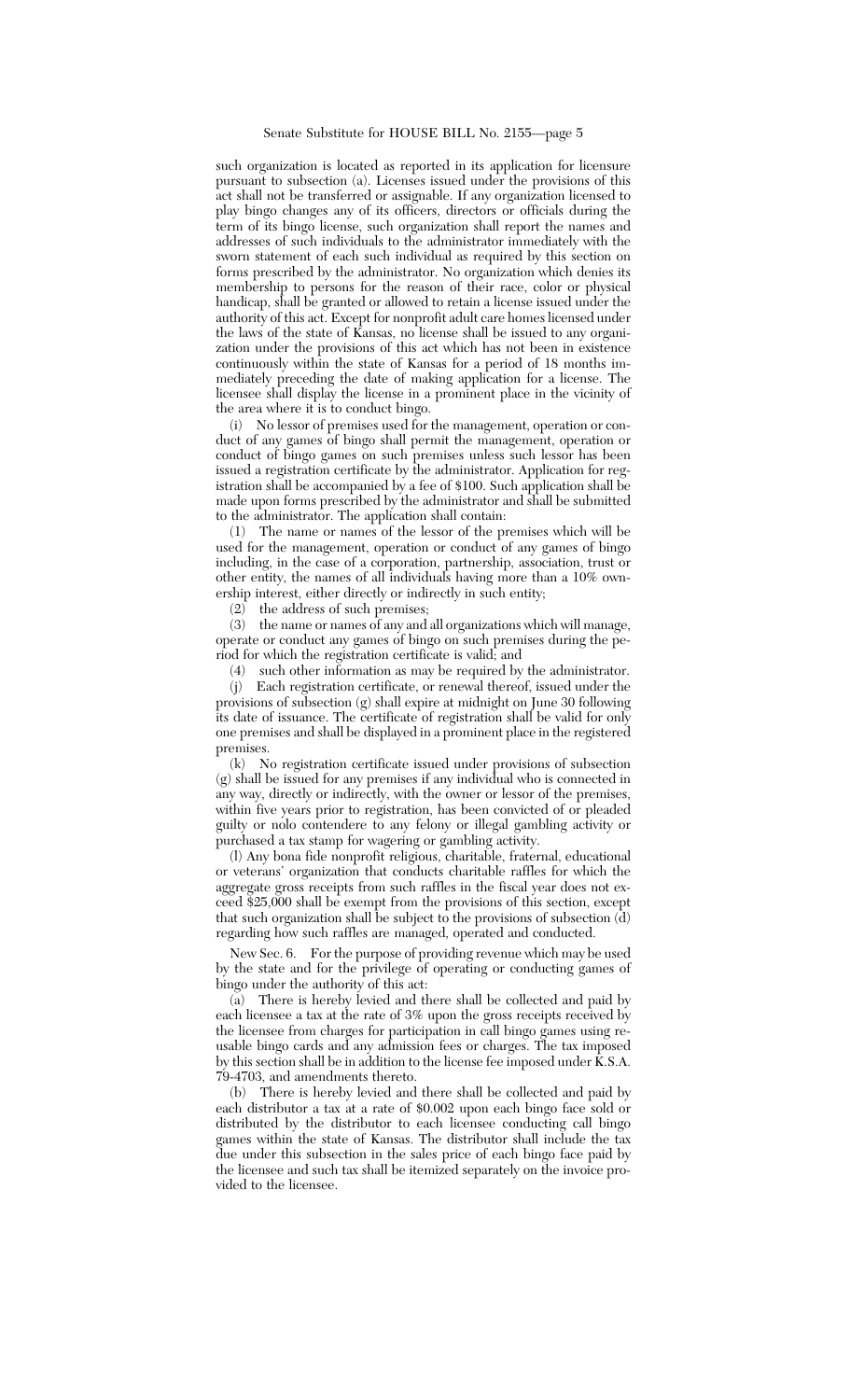(c) There is hereby levied and there shall be collected and paid by each distributor a tax at a rate of 1% upon the total of the printed retail sales price of all tickets in each box of instant bingo tickets sold or distributed by the distributor to each licensee conducting instant bingo games within the state of Kansas. The distributor shall include the tax due under this subsection in the sales price of each box paid by the licensee and such tax shall be itemized separately on the invoice provided to the licensee.

(d) If a distributor does not receive payment in full from a licensed organization within 60 days of the delivery of call bingo and instant bingo supplies, the supplier shall notify the department of charitable gaming in writing of the delinquency. Upon receipt of the notice of delinquency, the department of charitable gaming may revoke or suspend the license.

(e) Whenever, in the judgment of the administrator, it is necessary, in order to secure the collection of the tax due under subsection (b), the administrator shall require any distributor subject to such tax to file a bond with the director under conditions established by and in such form and amount as prescribed by rules and regulations adopted by the secretary.

New Sec. 7. (a) On dates prescribed by the administrator, every licensee conducting bingo shall make a return to the administrator upon forms prescribed by the administrator. Such form shall contain:

(1) The name and address of the licensee;

(2) the amount of the gross receipts received from charges for participation in games using bingo cards during the preceding reporting period;

(3) the number of bingo faces and the name of the distributor from whom such faces were purchased or otherwise obtained during the preceding reporting period;

(4) the amount of the gross receipts received from charges for admission to the premises for participation in games of bingo during the preceding reporting period;

(5) the number of each denomination of instant bingo tickets sold during the preceding reporting period; and

(6) such other information as the administrator may deem necessary. (b) On dates prescribed by the administrator, every licensee con-

ducting raffles for which a license fee is required pursuant to section 5, and amendments thereto, shall make a return to the administrator upon forms prescribed by the administrator. Such form shall contain:

(1) The name and address of the licensee;

(2) the amount of gross receipts received from raffles conducted by the licensee; and

(3) any other information deemed necessary by the administrator.

(c) On dates prescribed by the administrator, every distributor shall make a return to the administrator upon forms prescribed by the administrator. Such form shall state:

(1) The number of instant bingo tickets sold or distributed to each licensee;

(2) the amount of the retail sales price of such tickets;

(3) the number of bingo cards sold or distributed to each licensee;

(4) the number of bingo faces sold or distributed to each licensee; and

(5) such other information as the administrator may deem necessary. At the time of making such return, the distributor shall remit to the

administrator an amount equal to 98% of the tax due under section 6(b), and amendments thereto.

(d) If any licensee or distributor fails to make a return or remit any tax, when required to do so by the provisions of this act, except in the case of an extension of time granted by the administrator, there shall be added to the tax determined to be due a penalty of 25% of the amount of such tax, together with interest at the rate per month prescribed by K.S.A. 79-2968(a), and amendments thereto, from the date the tax was due until paid.

(e) If any tax determined and assessed by the administrator is not remitted due to fraud with intent to evade the tax imposed by this act, there shall be added thereto a penalty of 50% of the amount of such tax, together with interest at the rate per month prescribed by K.S.A. 79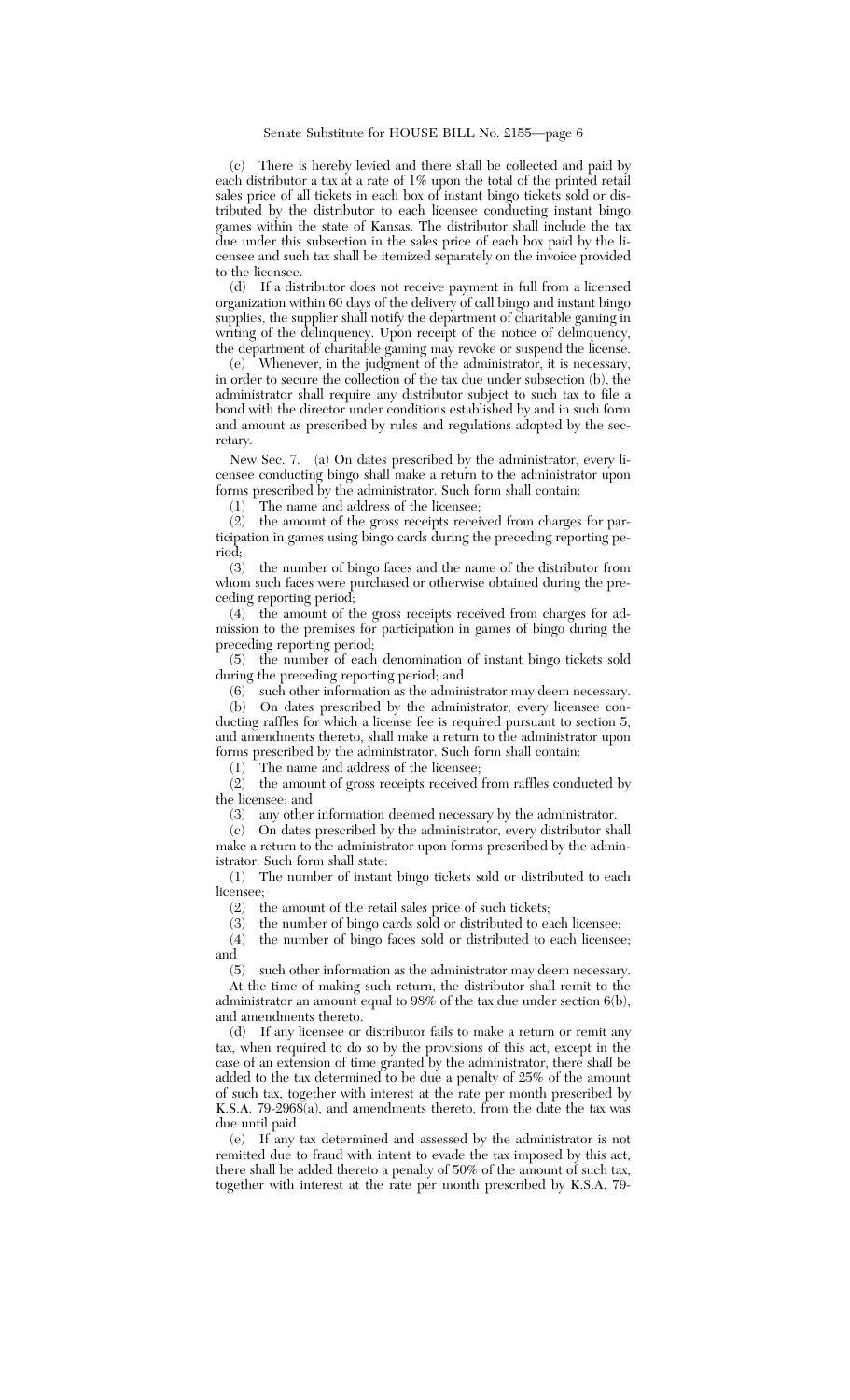2968(a), and amendments thereto, from the date the tax was due until paid.

(f) Whenever, in the judgment of the administrator, the failure of any licensee or distributor to comply with the provisions of subsection (a), (b), (c) or (d) was due to reasonable cause, the administrator, in the administrator's discretion, may waive or reduce any of the penalties or interest imposed by this section, upon making a record of the reason therefor.

(g) The penalties imposed under this section shall be in addition to all other penalties imposed by law.

New Sec. 8. (a) For the purpose of ascertaining the correctness of any return or for the purpose of determining the receipts and remittances of any licensee or distributor, the administrator may examine any books, papers, records or memoranda, bearing upon the matters required to be included in the records of the licensee or distributor. The administrator may require the attendance of the licensee or distributor in the county where the licensee or distributor resides, or where the location of the registered premises for bingo games or raffles are located, or of any person having knowledge relating to such records, and may take testimony and require proof of such person or persons.

(b) The administrator may issue subpoenas to compel access to or for the production of such books, papers, records or memoranda in the custody of or to which the licensee or distributor has access, or to compel the appearance of such persons. The administrator may issue interrogatories to any such person to the same extent and subject to the same limitations as would apply if the subpoena or interrogatories were issued or served in aid of a civil action in the district court. The administrator may administer oaths and take depositions to the same extent and subject to the same limitations as would apply if the deposition was in aid of a civil action in the district court. In case of the refusal of any person to comply with any subpoena or interrogatory or to testify to any matter regarding which such person lawfully may be questioned, the district court of any county, upon application of the administrator, may order such person to comply with such subpoena or interrogatory or to testify. Failure to obey the court's order may be punished by the court as contempt. Subpoenas or interrogatories issued under the provisions of this section may be served upon individuals and corporations in the manner provided in K.S.A. 60-304, and amendments thereto, for the service of process by any officer authorized to serve subpoenas in civil actions or by the administrator.

New Sec. 9. Games of bingo shall be managed, operated and conducted in accordance with the Kansas charitable gaming act and rules and regulations adopted pursuant thereto and the following restrictions:

(a) The entire gross receipts received by any licensee from the operation or conduct of games of bingo, except that portion utilized for the payment of the cost of prizes and license fees and taxes on games of bingo imposed under the provisions of this act, shall be used exclusively for the lawful purposes of the licensee permitted to conduct that game.

(b) Games of bingo shall be managed, conducted or operated by a bona fide member or spouse of a bona fide member of the licensee or parent organization, an auxiliary unit or society or a beneficiary organization of such licensee or of the beneficiary organization. During each session of bingo there must be at least one member of the licensee organization on duty and assisting with the game. Such member must be listed with the office of charitable gaming.

(c) No person may participate in the management, conduct or operation of bingo games or raffles by a licensee if such person, within five years prior to such participation, has been convicted of or pleaded guilty or nolo contendere to any felony or illegal gambling activity or purchased a tax stamp for wagering or gambling activity.

(d) No person may receive any remuneration or profit for participating in the management, conduct or operation of any game of bingo or any raffle managed, conducted or operated by a licensee unless such remuneration or profit goes to the benefit of another nonprofit group. Any employee of the licensee, however, may assist in the conduct of any charitable gaming event.

(e) (1) The aggregate value of all prizes including the retail value of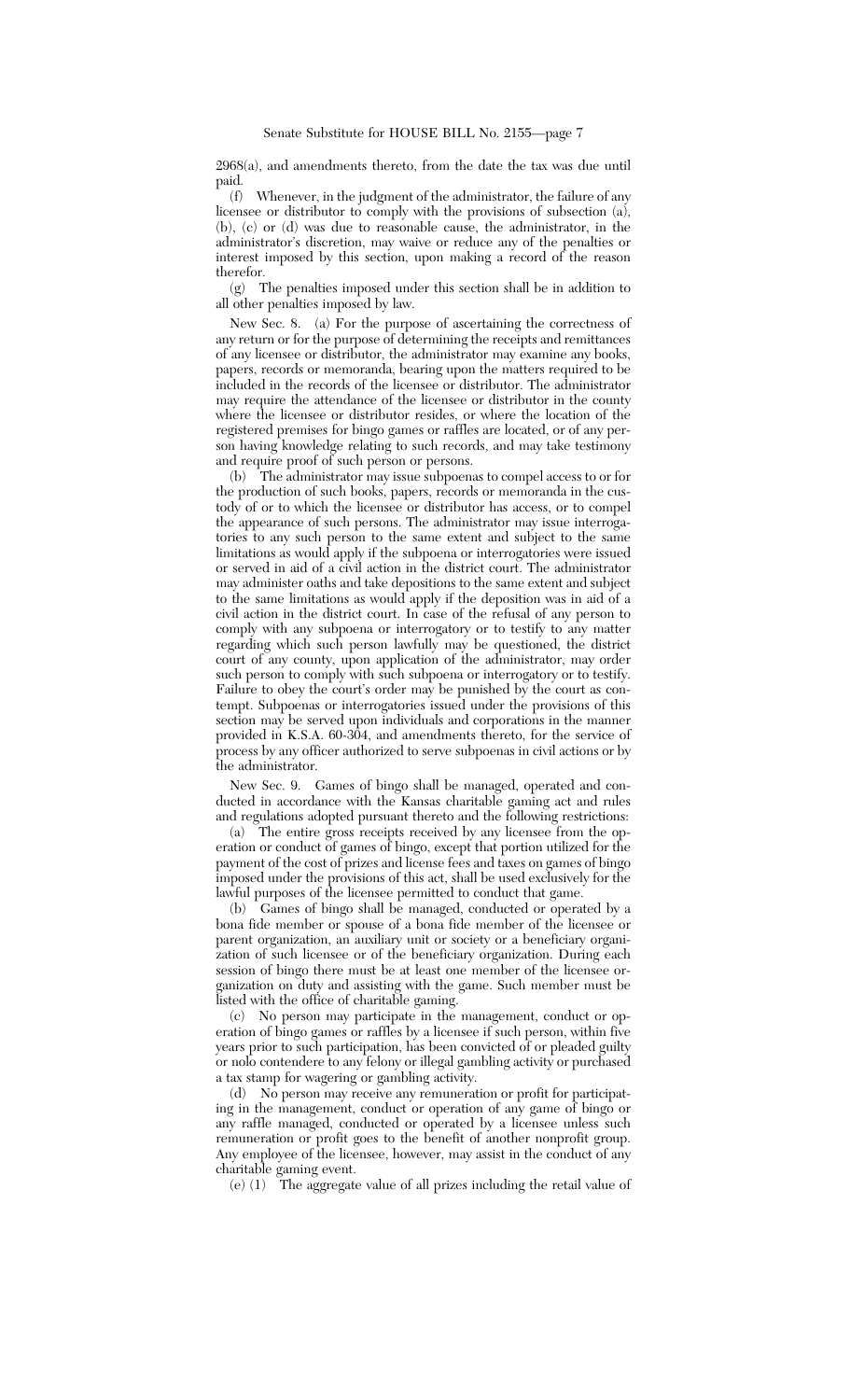all merchandise awarded or offered by a licensee in a single session to winners of games of call bingo shall not exceed \$1,200. The administrator shall increase the call bingo cap on July 1 of each year to reflect changes in the consumer price index for all urban consumers as published by the United States department of labor for the preceding fiscal year. The value of a prize awarded in a progressive or mini bingo game shall not be included when determining the limit imposed by this subsection. Any monetary prize of \$1,199 or more awarded in games of bingo shall be paid by a check drawn on the bingo trust bank account of the licensee. Any monetary prize awarded in games of bingo shall be paid by a check on the bingo trust bank account of the licensee upon the request of the winner of such award.

(2) Charitable raffle licensees shall report to the department the name and address of all raffle winners of any prize the retail value of which is \$1,199 or more.

(f) The retail value of any merchandise received by a winner of a bingo game shall be considered as the cash value for the purposes of determining the value of the prize.

(g) Each licensee shall keep a record of all games of bingo and charitable raffles managed, operated or conducted by it for a period of three years following the date the game is managed, operated or conducted.

(h) No person under the age of 18 years shall participate in the management, operation or conduct of any game of bingo managed, operated or conducted by a licensee under the provisions of this act and no licensee shall sell any instant bingo ticket to a person under the age of 18 years.

(i) No licensee shall manage, operate or conduct bingo on any leased premises or with leased equipment unless all of the terms and conditions of rental or use, including the rental of chairs, bingo equipment, tables, security guards, janitor service or any other services, are set forth in a lease submitted, approved and on file with the administrator.

(j) Every licensee who has gross receipts of \$1,000 or more received from participation in games, admission fees or charges and from any other source directly related to the operation or conduct of any games of bingo in any calendar month shall maintain a bingo trust bank account into which all such receipts are deposited daily and from which all payments are made relating to the management, operation or conduct of any games of bingo. Having once established such bingo trust bank account, the licensee shall continue to make deposits of all receipts therein. Every licensee shall notify the administrator of the name of the bank in which the bingo trust bank account is maintained, together with the number and name of the account. Every licensee who maintains a bingo trust bank account shall maintain a complete record of all deposits and withdrawals from such bank account and the same shall be available to the administrator to audit at any reasonable time.

The records required under this subsection are in addition to all other records required to be kept by the licensee. The records required by this subsection shall be maintained in the same place as all other records required to be kept by the licensee.

(k) No licensee shall purchase or obtain bingo faces or instant bingo tickets from any person or entity other than a distributor registered pursuant to section 14, and amendments thereto.

(l) All instant bingo tickets sold or distributed to licensees shall bear on the face thereof a unique serial number which shall not be repeated on the same manufacturer's form number less than every three years. All instant bingo tickets shall be sold or distributed in boxes. Each box shall be sealed by the manufacturer with a seal which includes a warning to the purchaser that the box may have been tampered with if the box was received by the purchaser with the seal broken. Each box of instant bingo tickets shall contain tickets printed in such a manner as to insure that at least 60% of the gross revenues generated by the ultimate sale of all tickets from such box shall be returned to the final purchasers of such tickets. No box of instant bingo tickets may be opened by a licensee unless all tickets contained in a previously opened box with the same form number have been sold.

(m) Each box of instant bingo tickets sold or distributed to licensees shall be accompanied by a flare which contains the following information: (1) The name of the game; (2) the manufacturer's name or logo; (3) the game form number;  $(4)$  the ticket count in the game;  $(5)$  the prize struc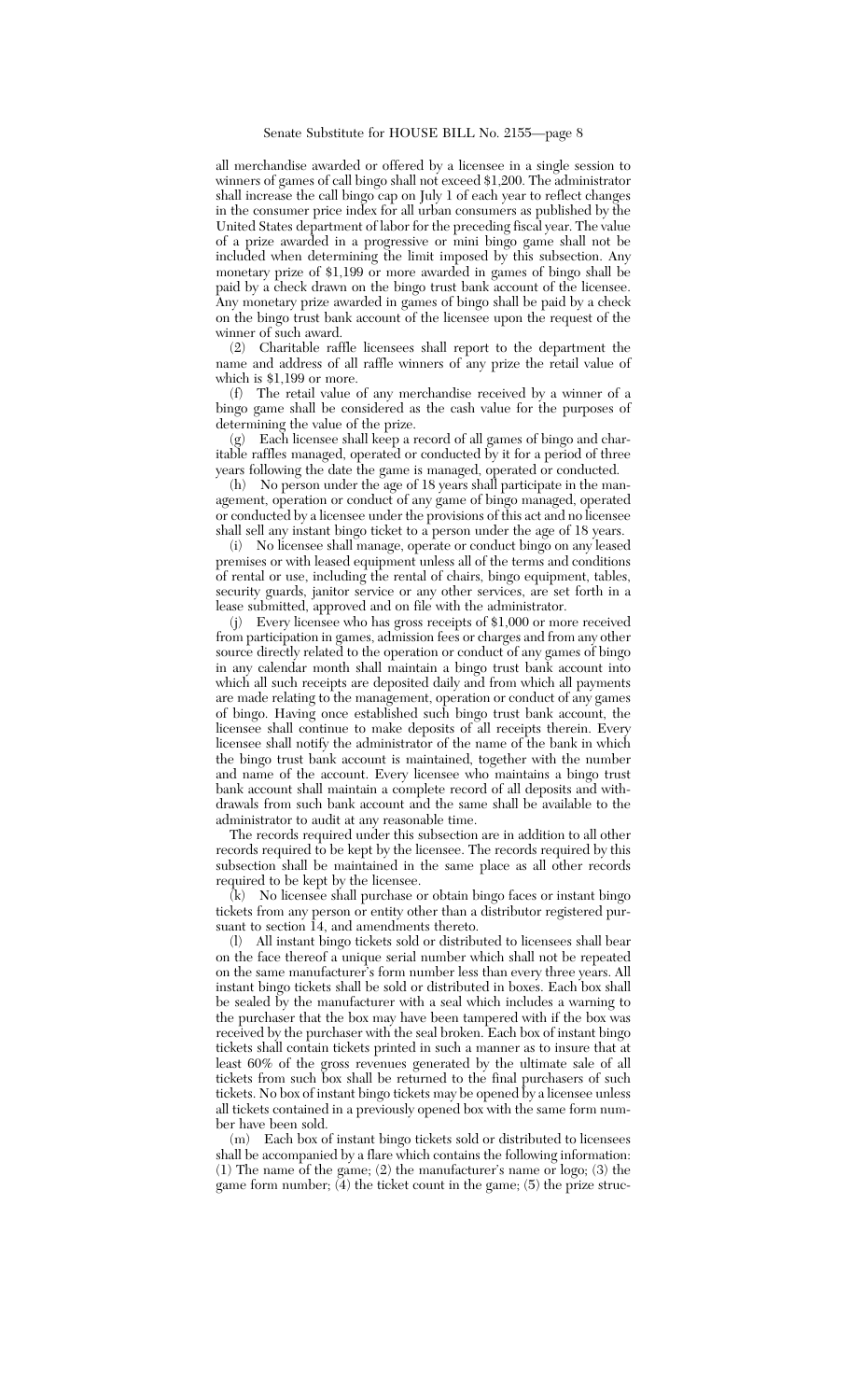ture for the game, which includes the number of winning tickets by denomination and their respective winning symbol or number combinations; (6) the cost per ticket;  $(7)$  the game serial number; and (8) the winning numbers or symbols for the top three winning tiers set out in such a manner that each prize may be marked off as the prize is won and awarded.

(n) (1) Progressive bingo games may be conducted in conjunction with a session of bingo.

(2) A licensee shall not cease bingo operations unless all progressive bingo games are completed and prizes are awarded, unless prior approval has been received from the secretary.

(3) The rules for a progressive bingo game shall remain in effect until the game ends and the winner is determined.

(4) All progressive bingo games and rules for such games shall be described fully and posted in the house rules prior to the start of the session. Such games shall comply with requirements imposed under the Kansas charitable gaming act and any rules and regulations adopted pursuant thereto.

(5) When a person achieves the first preannounced winning combination, the game shall be completed and the next progressive bingo game and winning combination shall be commenced with a new bingo card or face and all objects or balls in the receptacle.

(6) No progressive bingo game may exceed 20 consecutive sessions conducted by a licensee prior to awarding the established prize.

(7) If the progressive bingo game prize is not awarded at a bingo session, the progressive bingo game shall be continued at a future occasion until such time a winner is determined. The winning prize shall be the full amount. If there is no winner of a progressive bingo game at a session, a stated consolation prize in an amount not to exceed \$1,000 may be awarded. Any consolation prize shall be less than the value of the progressive bingo game prize amount.

(o) Any bona fide nonprofit religious, charitable, fraternal, educational or veterans' organization that conducts charitable raffles for which the aggregate gross receipts from such raffles in the fiscal year does not exceed \$25,000 shall be exempt from the provisions of this section.

New Sec. 10. (a) The administrator, after a hearing in accordance with the provisions of the Kansas administrative procedure act, may revoke or suspend any license or registration certificate issued under the provisions of this act for any of the following reasons:

(1) The licensee or registrant has obtained the license or registration certificate by giving false information in the application therefor;

(2) the licensee or registrant has violated any of the laws of the state of Kansas or provisions of this act or any rules and regulations adopted pursuant thereto for the registration, licensing, taxing, management, conduct or operation of games of bingo or raffles; or

(3) the licensee or registrant has become ineligible to obtain a license under this act.

(b) Any action of the administrator pursuant to subsection (a) is subject to review in accordance with the Kansas judicial review act. In case of the revocation of the license of any licensee or the registration of any registrant, no new license or registration shall be issued to such lessor, sublessor or organization, or any person acting for or on its behalf, for a period of six months thereafter. No revocation or suspension of a license or registration certificate shall be for a period in excess of one year if the applicant otherwise is qualified on the date the applicant makes a new application therefor.

(c) The administrator is hereby authorized to enjoin any person from managing, operating or conducting any raffle or any games of bingo, or from leasing any premises for such purposes, if such person does not possess a valid license or registration certificate issued pursuant to the provisions of the Kansas charitable gaming act. The administrator shall be entitled to have an order restraining such person from managing, operating or conducting any raffle or any games of bingo or for any other purpose contrary to the provisions of the Kansas charitable gaming act or from leasing premises for any of such purposes. No bond shall be required for any such restraining order, nor for any temporary or permanent injunction issued in such proceedings.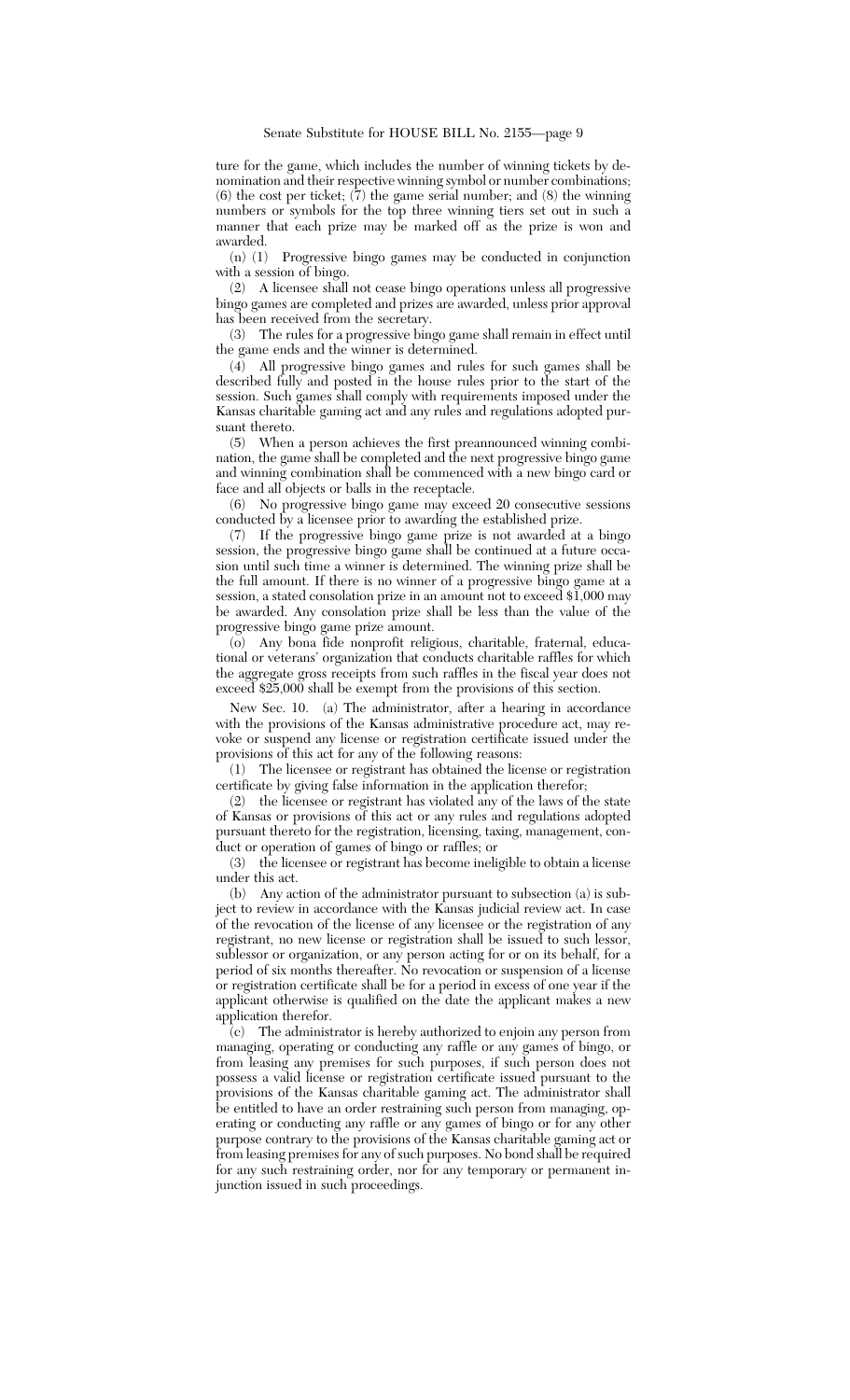New Sec. 11. (a) The administration and enforcement of the Kansas charitable gaming act and any rules and regulations adopted pursuant thereto shall be vested in the administrator.

(b) Upon recommendation of the administrator, the secretary shall adopt all rules and regulations necessary for the administration and enforcement of the Kansas charitable gaming act by the administrator.

New Sec. 12. (a) All amounts received by or for the administrator from license and registration fees pursuant to this act shall be remitted to the state treasurer in accordance with the provisions of K.S.A. 75-4215, and amendments thereto. Upon receipt of each such remittance, the state treasurer shall deposit the entire amount in the state treasury to the credit of the state charitable gaming regulation fund, except as provided by section 13, and amendments thereto.

(b) All amounts received by or for the administrator from the tax levied pursuant to section 6, and amendments thereto, shall be remitted to the state treasurer in accordance with the provisions of K.S.A. 75-4215, and amendments thereto. Upon receipt of each such remittance, the state treasurer shall deposit the entire amount in the state treasury.

(c) There is hereby created, in the state treasury, the state charitable gaming regulation fund. Except as provided by section 13, and amendments thereto, each deposit remitted to the state treasurer pursuant to subsection (b) shall be credited to the state charitable gaming regulation fund. Except as provided by subsections (d) and (e), all moneys in the state charitable gaming regulation fund shall be expended for the administration and enforcement of the Kansas charitable gaming act, and rules and regulations adopted pursuant thereto. Such expenditures shall be made upon vouchers approved by the administrator.

(d) Except as otherwise provided by this act, all operating expenses of the administrator related to the administration and enforcement of the Kansas charitable gaming act appropriated by the legislature shall be paid from the state charitable gaming regulation fund. At the end of each fiscal year, the director of accounts and reports shall transfer to the state general fund any moneys in the state charitable gaming regulation fund on each such date in excess of the amount required to pay all operating expenses of the administrator related to the administration and enforcement of the Kansas charitable gaming act.

New Sec. 13. There is hereby created the charitable gaming refund fund in the state treasury. The Kansas charitable gaming refund fund shall be a refund clearing fund and refunds of the fees imposed under section 5, and amendments thereto, and of the tax levied under section 6, and amendments thereto, shall be made from such fund. The charitable gaming refund fund shall be maintained by the administrator from the license and registration fees received and taxes collected under the Kansas charitable gaming act in an amount sufficient for such refunds not to exceed \$10,000.

New Sec. 14. (a) No person or entity shall sell or distribute any bingo faces, bingo cards or instant bingo tickets to any licensee unless such person or entity has been issued a distributor registration certificate by the administrator. Application for registration shall be submitted to the administrator and shall be accompanied by a fee of \$500 and shall be made upon forms prescribed by the administrator.

(b) Each distributor registration certificate shall expire at midnight on June 30 following its date of issuance. Application for renewal of a registration certificate shall be submitted to the administrator and shall be accompanied by a fee of \$500 and shall be made upon forms prescribed by the administrator.

(c) The administrator shall establish, by rules and regulations adopted under the Kansas charitable gaming act, reasonable criteria for approval of applications for registration. The administrator shall refuse to register a distributor if any owner, manager or employee thereof, within five years prior to registration, has been convicted of or pleaded guilty or nolo contendere to any felony or illegal gambling violation in this or any other jurisdiction.

(d) All distributors shall maintain for a period of not less than three years full and complete records of all bingo cards, bingo faces and instant bingo tickets sold or distributed to licensees. Such records shall be made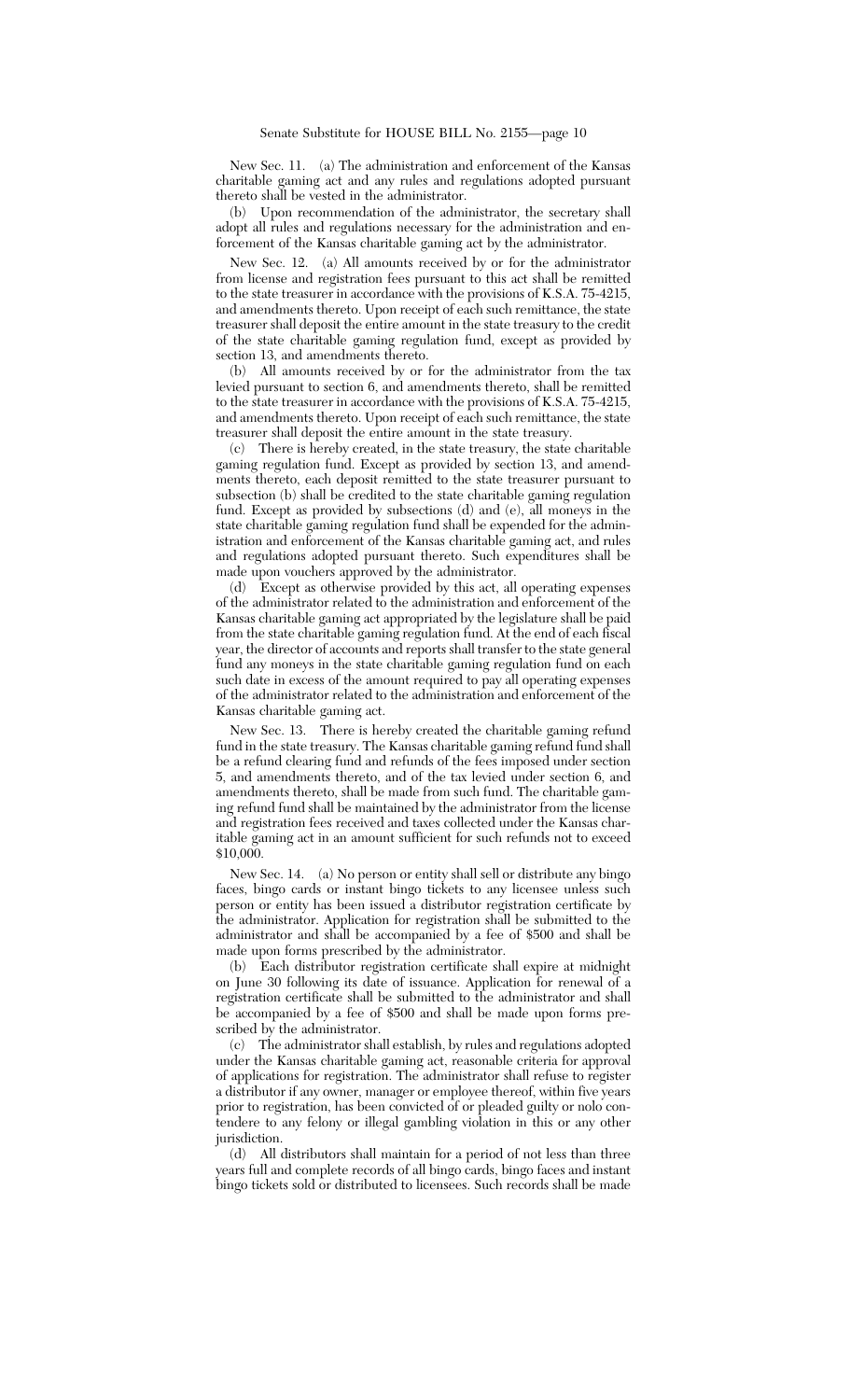available for inspection by any authorized representative of the administrator.

New Sec. 15. (a) In addition to or in lieu of any other civil or criminal penalty provided by law, the administrator, upon a finding that a licensee, lessor or distributor has violated any provision of the Kansas charitable gaming act or any rule and regulation adopted pursuant thereto, shall impose on such licensee, lessor or distributor a civil fine not exceeding \$500 for each violation.

(b) No fine shall be imposed pursuant to this section except upon the written order of the administrator to the licensee, lessor or distributor who committed the violation. Such order shall state the violation, the fine to be imposed and the right of the licensee, lessor or distributor to appeal the order. Such order shall be subject to appeal and review in the manner provided by the Kansas administrative procedure act.

(c) Any fine collected pursuant to this section shall be remitted to the state treasurer in accordance with the provisions of K.S.A. 75-4215, and amendments thereto. Upon receipt of each such remittance, the state treasurer shall deposit the entire amount in the state treasury to the credit of the state charitable gaming regulation fund.

New Sec. 16. (a) The secretary of revenue shall designate an administrator of charitable gaming. The administrator of charitable gaming shall be in the unclassified service and shall receive an annual salary fixed by the secretary of revenue and approved by the governor.

(b) Under the supervision of the secretary, the administrator of charitable gaming shall administer and enforce the provisions of the Kansas charitable gaming act and any rules and regulations adopted pursuant thereto. The administrator's exclusive duties shall be the administration and enforcement of the Kansas charitable gaming act and any rules and regulations adopted pursuant thereto. The administrator shall be solely accountable to and report to the secretary of revenue.

New Sec. 17. If any provision of the Kansas charitable gaming act or the application thereof to any person or circumstances is held unconstitutional or otherwise invalid, such unconstitutionality or invalidity shall not affect other provisions or applications of the act which can be given effect without the unconstitutional or invalid provision or application, and, to this end, the provisions of this act are severable.

New Sec. 18. (a) The department of revenue shall adopt rules and regulations governing the conduct of raffles by nonprofit religious, charitable, fraternal, educational and veterans' organizations. The rules and regulations may include, but not be limited to, standards for the preparation, sale and accountability of tickets, the conduct of drawings and the awarding of prizes.

(b) The administrator shall prepare an annual report on the operation of charitable raffles in this state. The report shall contain any recommended changes to the law to enhance the enforcement of the act. The annual report shall be submitted to the house and senate committees on federal and state affairs. The report shall be submitted on or before January 15 of each year beginning in 2016 and ending with the report due on or before January 15, 2018.

Sec. 19. K.S.A. 2014 Supp. 21-6403 is hereby amended to read as follows: 21-6403. As used in K.S.A. 2014 Supp. 21-6403 through 21-6409, and amendments thereto:

(a) ''Bet'' means a bargain in which the parties agree that, dependent upon chance, one stands to win or lose something of value specified in the agreement. A bet does not include:

(1) Bona fide business transactions which are valid under the law of contracts including, but not limited to, contracts for the purchase or sale at a future date of securities or other commodities, and agreements to compensation for loss caused by the happening of the chance including, but not limited to, contracts of indemnity or guaranty and life or health and accident insurance;

(2) offers of purses, prizes or premiums to the actual contestants in any bona fide contest for the determination of skill, speed, strength or endurance or to the bona fide owners of animals or vehicles entered in such a contest;

(3) a lottery as defined in this section;

(4) any bingo game by or for participants managed, operated or con-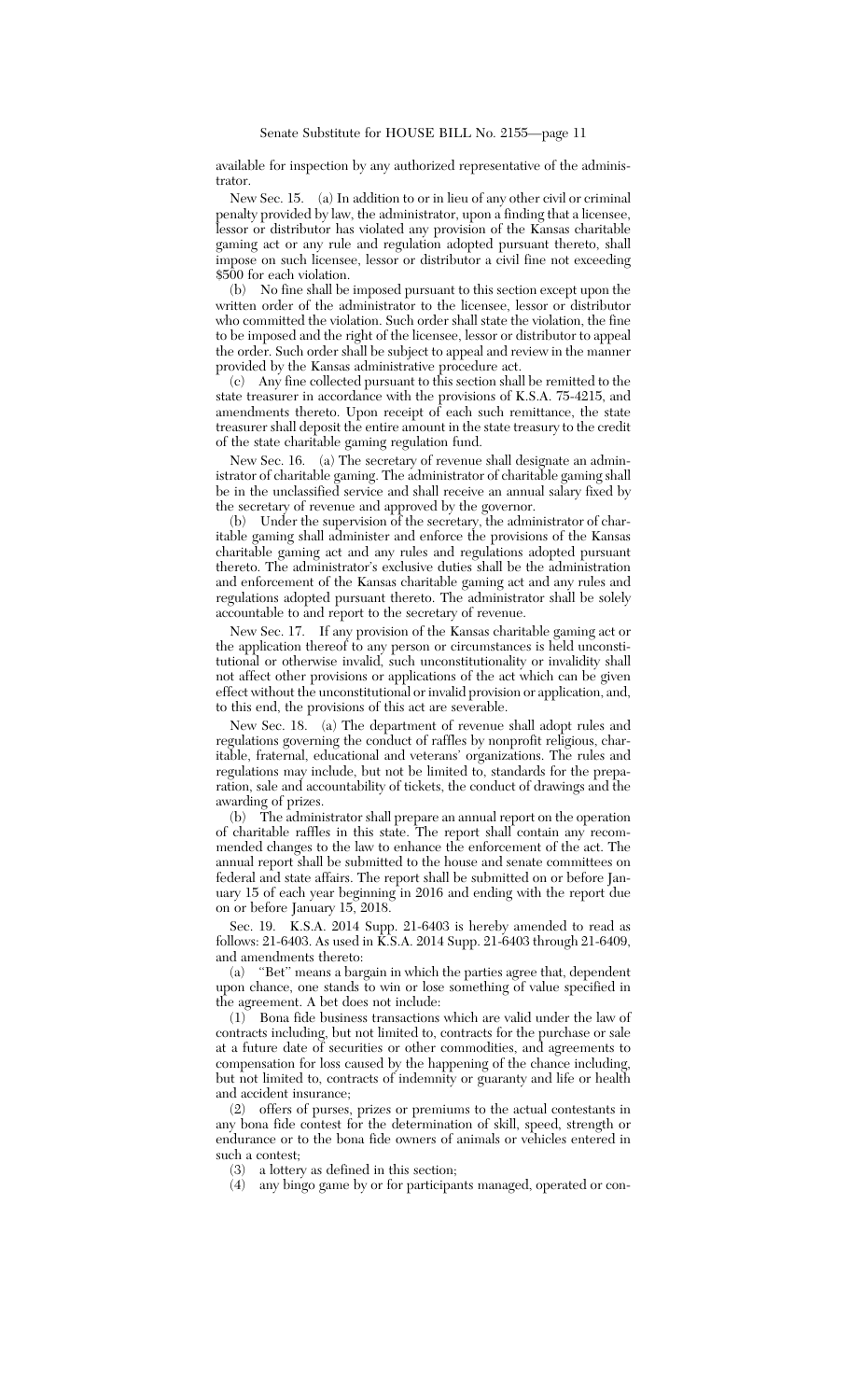ducted in accordance with the laws of the state of Kansas by an organization licensed by the state of Kansas to manage, operate or conduct games of bingo;

(5) a lottery operated by the state pursuant to the Kansas lottery act; (6) any system of parimutuel wagering managed, operated and con-

ducted in accordance with the Kansas parimutuel racing act;<br>(7) tribal gaming

tribal gaming;

*(8) charitable raffles as defined by section 3, and amendments thereto; or*

*(9) a fantasy sports league as defined in this section;*

(b) ''lottery'' means an enterprise wherein for a consideration the participants are given an opportunity to win a prize, the award of which is determined by chance. A lottery does not include:

(1) A lottery operated by the state pursuant to the Kansas lottery act; or  $(2)$ 

(2) tribal gaming;

"consideration" means anything which is a commercial or financial advantage to the promoter or a disadvantage to any participant. Mere registration without purchase of goods or services; personal attendance at places or events, without payment of an admission price or fee; listening to or watching radio and television programs; answering the telephone or making a telephone call and acts of like nature are not consideration. "Consideration" shall not include sums of money paid by or for:

(1) Participants in any bingo game managed, operated or conducted in accordance with the laws of the state of Kansas by any bona fide nonprofit religious, charitable, fraternal, educational or veteran organization licensed to manage, operate or conduct bingo games under the laws of the state of Kansas and it shall be conclusively presumed that such sums paid by or for such participants were intended by such participants to be for the benefit of the sponsoring organizations for the use of such sponsoring organizations in furthering the purposes of such sponsoring organizations, as set forth in the appropriate paragraphs of subsection  $(e)$  or  $(d)$  of section 501(c) or (d) of the internal revenue code of 1986 and as set forth in K.S.A. 79-4701, and amendments thereto;

(2) participants in any lottery operated by the state pursuant to the Kansas lottery act;

(3) participants in any system of parimutuel wagering managed, operated and conducted in accordance with the Kansas parimutuel racing act; or

(4) a person to participate in tribal gaming;

*(d) ''fantasy sports league'' means any fantasy or simulation sports game or contest in which no fantasy or simulation sports team is based on the current membership of an actual team that is a member of an amateur or professional sports organization and that meets the following conditions:*

*(1) All prizes and awards offered to winning participants are established and made known to the participants in advance of the game or contest and their value is not determined by the number of participants or the amount of any fees paid by those participants;*

*(2) all winning outcomes reflect the relative knowledge and skill of the participants and are determined predominantly by accumulated statistical results of the performance of individual athletes in multiple realworld sporting events; and*

*(3) no winning outcome is based:*

*(A) On the score, point spread or any performance or performances of any single real-world team or any combination of such teams; or*

*(B) solely on any single performance of an individual athlete in any single real-world sporting event.*

 $\frac{d}{dt}(e)$  (1) "gambling device" means any:<br>(A) So-called "slot machine" or any other

So-called "slot machine" or any other machine, mechanical device, electronic device or other contrivance an essential part of which is a drum or reel with insignia thereon, and:

(i) Which when operated may deliver, as the result of chance, any money or property; or

(ii) by the operation of which a person may become entitled to receive, as the result of chance, any money or property;

(B) other machine, mechanical device, electronic device or other contrivance including, but not limited to, roulette wheels and similar devices,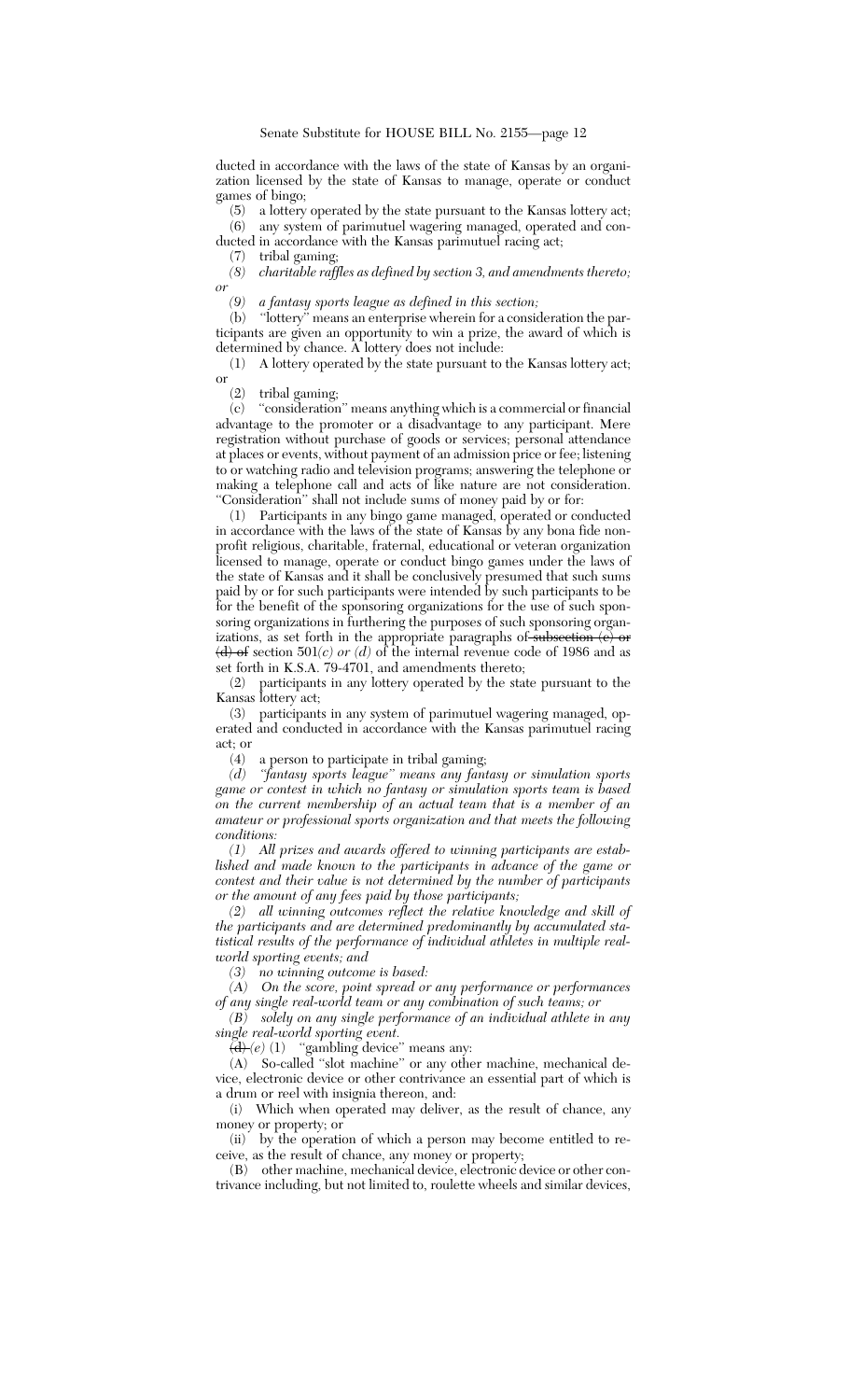which are equipped with or designed to accommodate the addition of a mechanism that enables accumulated credits to be removed, is equipped with or designed to accommodate a mechanism to record the number of credits removed or is otherwise designed, manufactured or altered primarily for use in connection with gambling, and:

(i) Which when operated may deliver, as the result of chance, any money or property; or

(ii) by the operation of which a person may become entitled to receive, as the result of chance, any money or property;

(C) subassembly or essential part intended to be used in connection with any such machine, mechanical device, electronic device or other contrivance, but which is not attached to any such machine, mechanical device, electronic device or other contrivance as a constituent part; or

(D) any token, chip, paper, receipt or other document which evidences, purports to evidence or is designed to evidence participation in a lottery or the making of a bet.

The fact that the prize is not automatically paid by the device does not affect its character as a gambling device.

(2) ''Gambling device'' shall not include:

(A) Any machine, mechanical device, electronic device or other contrivance used or for use by a licensee of the Kansas racing commission as authorized by law and rules and regulations adopted by the commission or by the Kansas lottery or Kansas lottery retailers as authorized by law and rules and regulations adopted by the Kansas lottery commission;

(B) any machine, mechanical device, electronic device or other contrivance, such as a coin-operated bowling alley, shuffleboard, marble machine, a so-called pinball machine, or mechanical gun, which is not designed and manufactured primarily for use in connection with gambling, and:

(i) Which when operated does not deliver, as a result of chance, any money; or

(ii) by the operation of which a person may not become entitled to receive, as the result of the application of an element of chance, any money;

(C) any so-called claw, crane or digger machine and similar devices which are designed and manufactured primarily for use at carnivals or county or state fairs; or

(D) any machine, mechanical device, electronic device or other contrivance used in tribal gaming;

(e) *(f)* ''gambling place'' means any place, room, building, vehicle, tent or location which is used for any of the following: Making and settling bets; receiving, holding, recording or forwarding bets or offers to bet; conducting lotteries; or playing gambling devices. Evidence that the place has a general reputation as a gambling place or that, at or about the time in question, it was frequently visited by persons known to be commercial gamblers or known as frequenters of gambling places is admissible on the issue of whether it is a gambling place;

 $(f)$  *(f) (g)* "tribal gaming" means the same as in K.S.A. 74-9802, and amendments thereto; and

 $\left(\frac{g}{g}\right)$  <sup>'</sup>tribal gaming commission'' means the same as in K.S.A. 74-9802, and amendments thereto.

Sec. 20. K.S.A. 2014 Supp. 79-3603 is hereby amended to read as follows: 79-3603. For the privilege of engaging in the business of selling tangible personal property at retail in this state or rendering or furnishing any of the services taxable under this act, there is hereby levied and there shall be collected and paid a tax at the rate of 6.15%. Within a redevelopment district established pursuant to K.S.A. 74-8921, and amendments thereto, there is hereby levied and there shall be collected and paid an additional tax at the rate of 2% until the earlier of the date the bonds issued to finance or refinance the redevelopment project have been paid in full or the final scheduled maturity of the first series of bonds issued to finance any part of the project upon:

(a) The gross receipts received from the sale of tangible personal property at retail within this state;

(b) the gross receipts from intrastate, interstate or international telecommunications services and any ancillary services sourced to this state in accordance with K.S.A. 2014 Supp. 79-3673, and amendments thereto,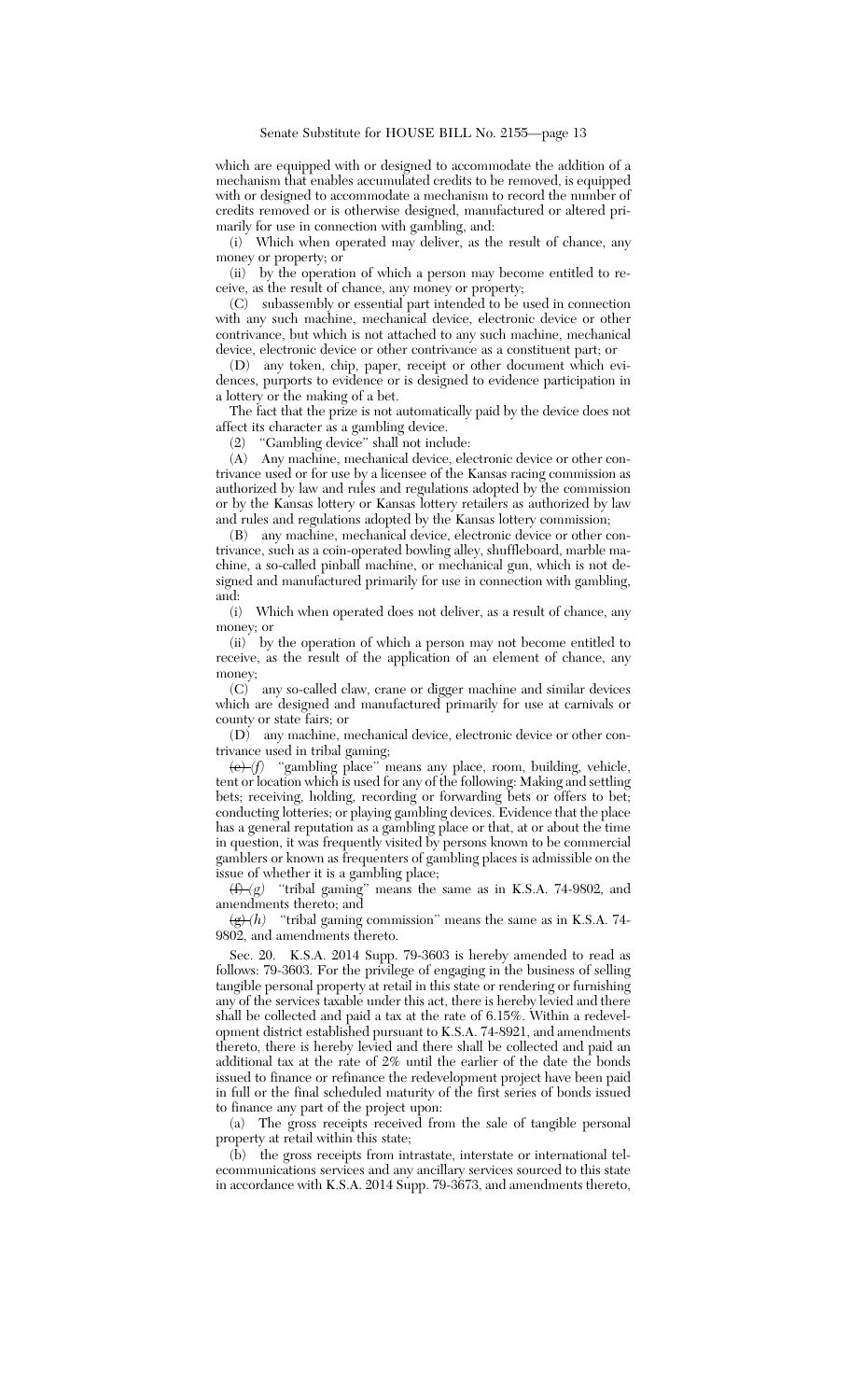except that telecommunications service does not include: (1) Any interstate or international 800 or 900 service; (2) any interstate or international private communications service as defined in  $K.S.A. 2014$  Supp. 79-3673, and amendments thereto; (3) any value-added nonvoice data service; (4) any telecommunication service to a provider of telecommunication services which will be used to render telecommunications services, including carrier access services; or (5) any service or transaction defined in this section among entities classified as members of an affiliated group as provided by section 1504 of the federal internal revenue code of 1986, as in effect on January 1, 2001;

(c) the gross receipts from the sale or furnishing of gas, water, electricity and heat, which sale is not otherwise exempt from taxation under the provisions of this act, and whether furnished by municipally or privately owned utilities, except that, on and after January 1, 2006, for sales of gas, electricity and heat delivered through mains, lines or pipes to residential premises for noncommercial use by the occupant of such premises, and for agricultural use and also, for such use, all sales of propane gas, the state rate shall be 0%; and for all sales of propane gas, LP gas, coal, wood and other fuel sources for the production of heat or lighting for noncommercial use of an occupant of residential premises, the state rate shall be 0%, but such tax shall not be levied and collected upon the gross receipts from: (1) The sale of a rural water district benefit unit; (2) a water system impact fee, system enhancement fee or similar fee collected by a water supplier as a condition for establishing service; or (3) connection or reconnection fees collected by a water supplier;

(d) the gross receipts from the sale of meals or drinks furnished at any private club, drinking establishment, catered event, restaurant, eating house, dining car, hotel, drugstore or other place where meals or drinks are regularly sold to the public;

(e) the gross receipts from the sale of admissions to any place providing amusement, entertainment or recreation services including admissions to state, county, district and local fairs, but such tax shall not be levied and collected upon the gross receipts received from sales of admissions to any cultural and historical event which occurs triennially;

(f) the gross receipts from the operation of any coin-operated device dispensing or providing tangible personal property, amusement or other services except laundry services, whether automatic or manually operated;

(g) the gross receipts from the service of renting of rooms by hotels, as defined by K.S.A. 36-501, and amendments thereto, or by accommodation brokers, as defined by K.S.A. 12-1692, and amendments thereto, but such tax shall not be levied and collected upon the gross receipts received from sales of such service to the federal government and any agency, officer or employee thereof in association with the performance of official government duties;

(h) the gross receipts from the service of renting or leasing of tangible personal property except such tax shall not apply to the renting or leasing of machinery, equipment or other personal property owned by a city and purchased from the proceeds of industrial revenue bonds issued prior to July 1, 1973, in accordance with the provisions of K.S.A. 12-1740 through 12-1749, and amendments thereto, and any city or lessee renting or leasing such machinery, equipment or other personal property purchased with the proceeds of such bonds who shall have paid a tax under the provisions of this section upon sales made prior to July 1, 1973, shall be entitled to a refund from the sales tax refund fund of all taxes paid thereon;

(i) the gross receipts from the rendering of dry cleaning, pressing, dyeing and laundry services except laundry services rendered through a coin-operated device whether automatic or manually operated;

(j) the gross receipts from the rendering of the services of washing and washing and waxing of vehicles;

(k) the gross receipts from cable, community antennae and other subscriber radio and television services;

(l) (1) except as otherwise provided by paragraph (2), the gross receipts received from the sales of tangible personal property to all contractors, subcontractors or repairmen for use by them in erecting structures, or building on, or otherwise improving, altering, or repairing real or personal property.

 $\overline{2}$  Any such contractor, subcontractor or repairman who maintains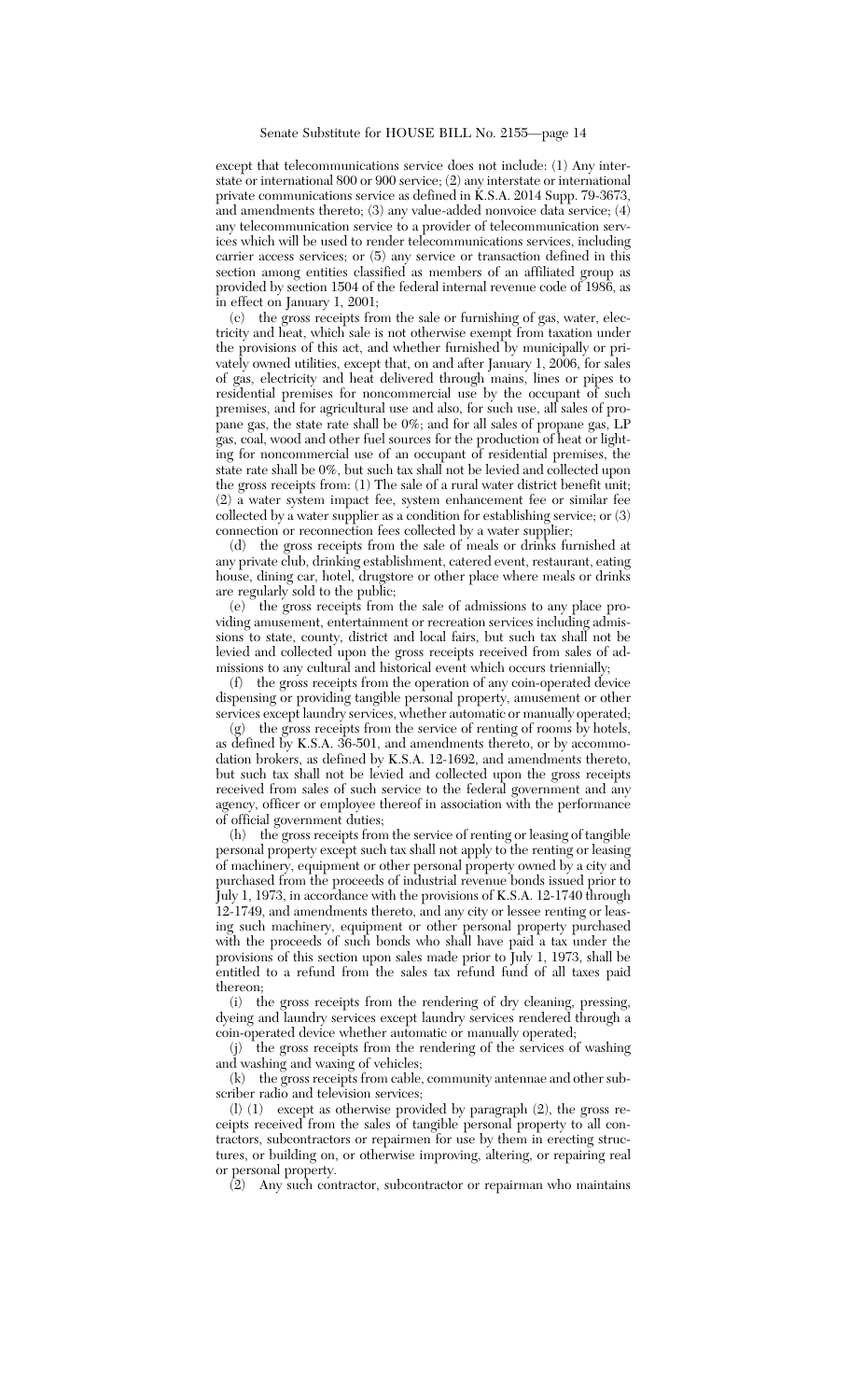an inventory of such property both for sale at retail and for use by them for the purposes described by paragraph (1) shall be deemed a retailer with respect to purchases for and sales from such inventory, except that the gross receipts received from any such sale, other than a sale at retail, shall be equal to the total purchase price paid for such property and the tax imposed thereon shall be paid by the deemed retailer;

(m) the gross receipts received from fees and charges by public and private clubs, drinking establishments, organizations and businesses for participation in sports, games and other recreational activities, but such tax shall not be levied and collected upon the gross receipts received from: (1) Fees and charges by any political subdivision, by any organization exempt from property taxation pursuant to paragraph *Ninth* of K.S.A. 79- 201 *Ninth*, and amendments thereto, or by any youth recreation organization exclusively providing services to persons 18 years of age or younger which is exempt from federal income taxation pursuant to section  $501(c)(3)$  of the federal internal revenue code of 1986, for participation in sports, games and other recreational activities; and (2) entry fees and charges for participation in a special event or tournament sanctioned by a national sporting association to which spectators are charged an admission which is taxable pursuant to subsection (e);

(n) the gross receipts received from dues charged by public and private clubs, drinking establishments, organizations and businesses, payment of which entitles a member to the use of facilities for recreation or entertainment, but such tax shall not be levied and collected upon the gross receipts received from: (1) Dues charged by any organization exempt from property taxation pursuant to paragraphs *Eighth* and *Ninth* of K.S.A. 79-201 *Eighth and Ninth*, and amendments thereto; and (2) sales of memberships in a nonprofit organization which is exempt from federal income taxation pursuant to section  $501(c)(3)$  of the federal internal revenue code of 1986, and whose purpose is to support the operation of a nonprofit zoo;

(o) the gross receipts received from the isolated or occasional sale of motor vehicles or trailers but not including: (1) The transfer of motor vehicles or trailers by a person to a corporation or limited liability company solely in exchange for stock securities or membership interest in such corporation or limited liability company;  $\sigma$  (2) the transfer of motor vehicles or trailers by one corporation or limited liability company to another when all of the assets of such corporation or limited liability company are transferred to such other corporation or limited liability company; or (3) the sale of motor vehicles or trailers which are subject to taxation pursuant to the provisions of K.S.A. 79-5101 et seq., and amendments thereto, by an immediate family member to another immediate family member. For the purposes of clause *paragraph* (3), immediate family member means lineal ascendants or descendants, and their spouses. Any amount of sales tax paid pursuant to the Kansas retailers sales tax act on the isolated or occasional sale of motor vehicles or trailers on and after July 1, 2004, which the base for computing the tax was the value pursuant to subsections (a), (b)(1) and (b)( $2$ ) of K.S.A. 79-5105 $(a)$ ,  $(b)(1)$  and  $(b)(2)$ , and amendments thereto, when such amount was higher than the amount of sales tax which would have been paid under the law as it existed on June 30, 2004, shall be refunded to the taxpayer pursuant to the procedure prescribed by this section. Such refund shall be in an amount equal to the difference between the amount of sales tax paid by the taxpayer and the amount of sales tax which would have been paid by the taxpayer under the law as it existed on June 30, 2004. Each claim for a sales tax refund shall be verified and submitted not later than six months from the effective date of this act to the director of taxation upon forms furnished by the director and shall be accompanied by any additional documentation required by the director. The director shall review each claim and shall refund that amount of tax paid as provided by this act. All such refunds shall be paid from the sales tax refund fund, upon warrants of the director of accounts and reports pursuant to vouchers approved by the director of taxation or the director's designee. No refund for an amount less than \$10 shall be paid pursuant to this act. In determining the base for computing the tax on such isolated or occasional sale, the fair market value of any motor vehicle or trailer traded in by the purchaser to the seller may be deducted from the selling price;

(p) the gross receipts received for the service of installing or applying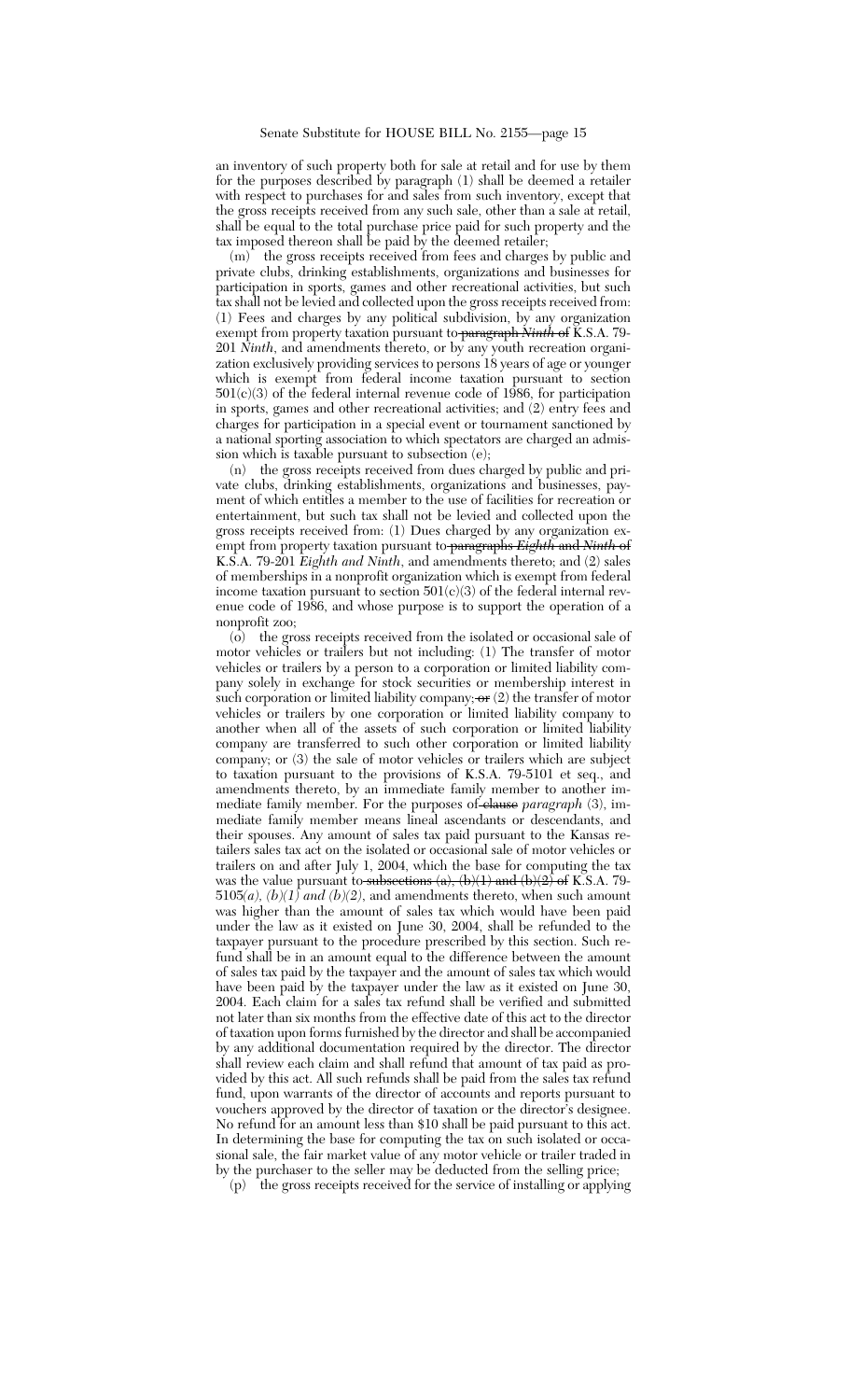tangible personal property which when installed or applied is not being held for sale in the regular course of business, and whether or not such tangible personal property when installed or applied remains tangible personal property or becomes a part of real estate, except that no tax shall be imposed upon the service of installing or applying tangible personal property in connection with the original construction of a building or facility, the original construction, reconstruction, restoration, remodeling, renovation, repair or replacement of a residence or the construction, reconstruction, restoration, replacement or repair of a bridge or highway.

For the purposes of this subsection:

(1) ''Original construction'' shall mean the first or initial construction of a new building or facility. The term ''original construction'' shall include the addition of an entire room or floor to any existing building or facility, the completion of any unfinished portion of any existing building or facility and the restoration, reconstruction or replacement of a building, facility or utility structure damaged or destroyed by fire, flood, tornado, lightning, explosion, windstorm, ice loading and attendant winds, terrorism or earthquake, but such term, except with regard to a residence, shall not include replacement, remodeling, restoration, renovation or reconstruction under any other circumstances;

(2) ''building'' shall mean only those enclosures within which individuals customarily are employed, or which are customarily used to house machinery, equipment or other property, and including the land improvements immediately surrounding such building;

(3) ''facility'' shall mean a mill, plant, refinery, oil or gas well, water well, feedlot or any conveyance, transmission or distribution line of any cooperative, nonprofit, membership corporation organized under or subject to the provisions of K.S.A. 17-4601 et seq., and amendments thereto, or municipal or quasi-municipal corporation, including the land improvements immediately surrounding such facility;

(4) ''residence'' shall mean only those enclosures within which individuals customarily live;

(5) ''utility structure'' shall mean transmission and distribution lines owned by an independent transmission company or cooperative, the Kansas electric transmission authority or natural gas or electric public utility; and  $(6)$ 

"windstorm" shall mean straight line winds of at least 80 miles per hour as determined by a recognized meteorological reporting agency or organization;

 $(q)$  the gross receipts received for the service of repairing, servicing, altering or maintaining tangible personal property which when such services are rendered is not being held for sale in the regular course of business, and whether or not any tangible personal property is transferred in connection therewith. The tax imposed by this subsection shall be applicable to the services of repairing, servicing, altering or maintaining an item of tangible personal property which has been and is fastened to, connected with or built into real property;

(r) the gross receipts from fees or charges made under service or maintenance agreement contracts for services, charges for the providing of which are taxable under the provisions of subsection  $(p)$  or  $(q)$ ;

(s) on and after January 1, 2005, the gross receipts received from the sale of prewritten computer software and the sale of the services of modifying, altering, updating or maintaining prewritten computer software, whether the prewritten computer software is installed or delivered electronically by tangible storage media physically transferred to the purchaser or by load and leave;

(t) the gross receipts received for telephone answering services;

(u) the gross receipts received from the sale of prepaid calling service and prepaid wireless calling service as defined in K.S.A. 2014 Supp. 79- 3673, and amendments thereto; and

(v) the gross receipts received from the sales of bingo cards, bingo faces and instant bingo tickets by licensees under K.S.A. 70-4701 et seq., and amendments thereto, shall be taxed at a rate of:  $(1)$  4.9% on July 1, 2000, and before July 1, 2001; and (2) 2.5% on July 1, 2001, and before <del>July 1, 2002. From and after July 1, 2002,</del> all sales of bingo cards, bingo faces and instant bingo tickets by licensees under K.S.A. 79-4701 *section 1* et seq., and amendments thereto, shall be exempt from taxes imposed pursuant to this section.*; and*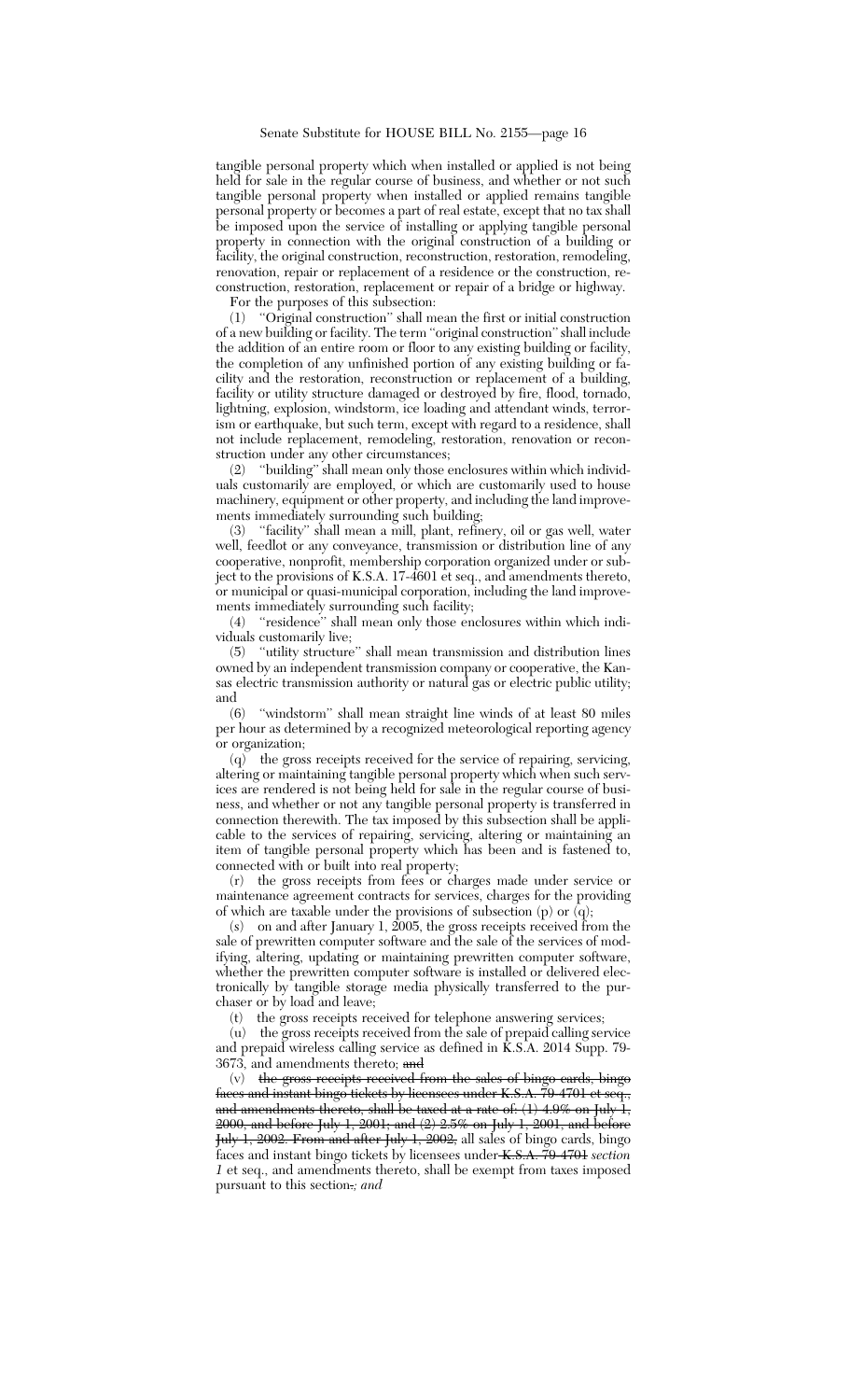*(w) all sales of charitable raffle tickets in accordance with section 1 et seq., and amendments thereto, shall be exempt from taxes imposed pursuant to this section.*

Sec. 21. K.S.A. 74-8704 is hereby amended to read as follows: 74- 8704. (a) The executive director shall have the power to:

(1) Supervise and administer the operation of the state lottery in accordance with the provisions of this act and such rules and regulations as adopted hereunder.

(2) Appoint, subject to the Kansas civil service act and within the limitations of appropriations therefor, all other employees of the Kansas lottery, which employees shall be in the classified service unless otherwise specifically provided by this act.

(3) Enter into contracts for advertising and promotional services, subject to the provisions of subsection (b); annuities or other methods deemed appropriate for the payment of prizes; data processing and other technical products, equipment and services; and facilities as needed to operate the Kansas lottery, including, but not limited to, gaming equipment, tickets and other services involved in major procurement contracts, in accordance with K.S.A. 74-8705, and amendments thereto.

(4) Enter into contracts with persons for the sale of lottery tickets or shares to the public, as provided by this act and rules and regulations adopted pursuant to this act, which contracts shall not be subject to the provisions of K.S.A. 75-3738 through 75-3744, and amendments thereto.

(5) Require lottery retailers to furnish proof of financial stability or furnish surety in an amount based upon the expected volume of sales of lottery tickets or shares.

(6) Examine, or cause to be examined by any agent or representative designated by the executive director, any books, papers, records or memoranda of any lottery retailer for the purpose of ascertaining compliance with the provisions of this act or rules and regulations adopted hereunder.

(7) Issue subpoenas to compel access to or for the production of any books, papers, records or memoranda in the custody or control of any lottery retailer, or to compel the appearance of any lottery retailer or employee of any lottery retailer, for the purpose of ascertaining compliance with the provisions of this act or rules and regulations adopted hereunder. Subpoenas issued under the provisions of this subsection may be served upon natural persons and corporations in the manner provided in K.S.A. 60-304, and amendments thereto, for the service of process by any officer authorized to serve subpoenas in civil actions or by the executive director or an agent or representative designated by the executive director. In the case of the refusal of any person to comply with any such subpoena, the executive director may make application to the district court of any county where such books, papers, records, memoranda or person is located for an order to comply.<br>(8) Administer oaths and take deno

Administer oaths and take depositions to the same extent and subject to the same limitations as would apply if the deposition were in aid of a civil action in the district court.

(9) Require fingerprinting of employees and such other persons who work in sensitive areas within the lottery as deemed appropriate by the director. The director may submit such fingerprints to the Kansas bureau of investigation and to the federal bureau of investigation for the purposes of verifying the identity of such employees and persons and obtaining records of their criminal arrests and convictions.

(b) The Kansas lottery shall not engage in on-site display advertising or promotion of the lottery at any amateur athletic or sporting event including, but not limited to, amateur athletic sporting events at institutions under the jurisdiction and control of the state board of regents *where the majority of participating athletes are under the age of 18, including, but not limited to, events under the jurisdiction and control of the Kansas state high school activities association*.

Sec. 22. K.S.A. 74-8718 is hereby amended to read as follows: 74- 8718. (a) It is unlawful:

(1) To sell a lottery ticket or share at a price other than that fixed by rules and regulations adopted pursuant to this act;

(2) for any person other than *the Kansas lottery or* a lottery retailer authorized by the Kansas lottery to sell or resell any lottery ticket or share;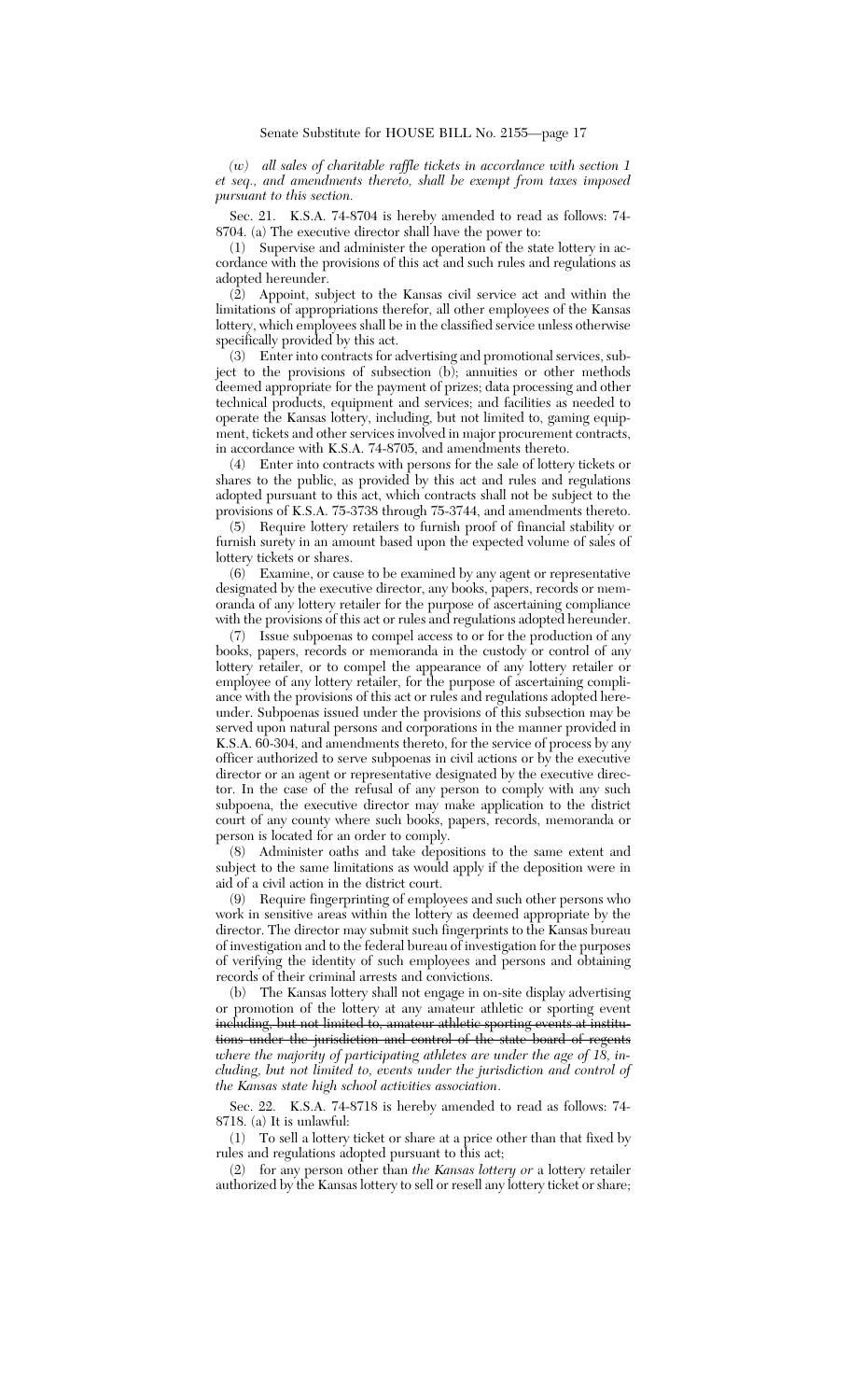(3) to sell a lottery ticket or share to any person, knowing such person to be under 18 years of age; or

(4) to sell a lottery ticket at retail by electronic mail, the internet or telephone.

(b) (1) Violation of this section is a class A nonperson misdemeanor upon conviction for a first offense; and

(2) violation of this section is a severity level 9, nonperson felony upon conviction for a second or subsequent offense.

Sec. 23. K.S.A. 74-8720 is hereby amended to read as follows: 74- 8720. (a) As nearly as practical, an amount equal to not less than 45% of the total sales of lottery tickets or shares, computed on an annual basis, shall be allocated for payment of lottery prizes.

(b) The prize to be paid or awarded for each winning ticket or share shall be paid to one natural person who is adjudged by the executive director, the director's designee or the retailer paying the prize, to be the holder of such winning ticket or share, or the person designated in writing by the holder of the winning ticket or share on a form satisfactory to the executive director, except that the prize of a deceased winner shall be paid to the duly appointed representative of the estate of such winner or to such other person or persons appearing to be legally entitled thereto.

(c) The executive director shall award the designated prize to the holder of the ticket or share upon the validation of a claim or confirmation of a winning share. The executive director shall have the authority to make payment for prizes by any means deemed appropriate upon the validation

of winning tickets or shares.<br>(d) The right of a perso The right of a person to a prize drawn or awarded is not assign-

able.<br> $(e)$ *No person under 18 years of age shall be eligible to claim a lottery prize.*

 $\langle e \rangle$  *(f)* All prizes awarded shall be taxed as Kansas source income and shall be subject to all state and federal income tax laws and rules and regulations. State income taxes shall be withheld from prizes paid whenever federal income taxes are required to be withheld under current federal law.<br> $\frac{\text{H}}{\text{H}}(g)$ 

Unclaimed prize money not payable directly by lottery retailers shall be retained for the period established by rules and regulations and if no claim is made within such period, then such unclaimed prize money shall be added to the prize pools of subsequent lottery games.

 $\frac{f(x)}{g}(h)$  The state of Kansas, members of the commission and employees of the Kansas lottery shall be discharged of all further liability upon payment of a prize pursuant to this section.

 $\overline{(h)}(i)$  The Kansas lottery shall not publicly disclose the identity of any person awarded a prize except upon written authorization of such person.

Sec. 24. K.S.A. 74-8704, 79-4702, 74-8718, 74-8720 and 79-4715 and K.S.A. 2014 Supp. 21-6403, 79-3603, 79-4701, 79-4701a, 79-4703, 79- 4704, 79-4705, 79-4705a, 79-4706, 79-4707, 79-4708, 79-4710, 79-4711, 79-4712a, 79-4713, 79-4716, 79-4717, 79-4718 and 79-4719 are hereby repealed.